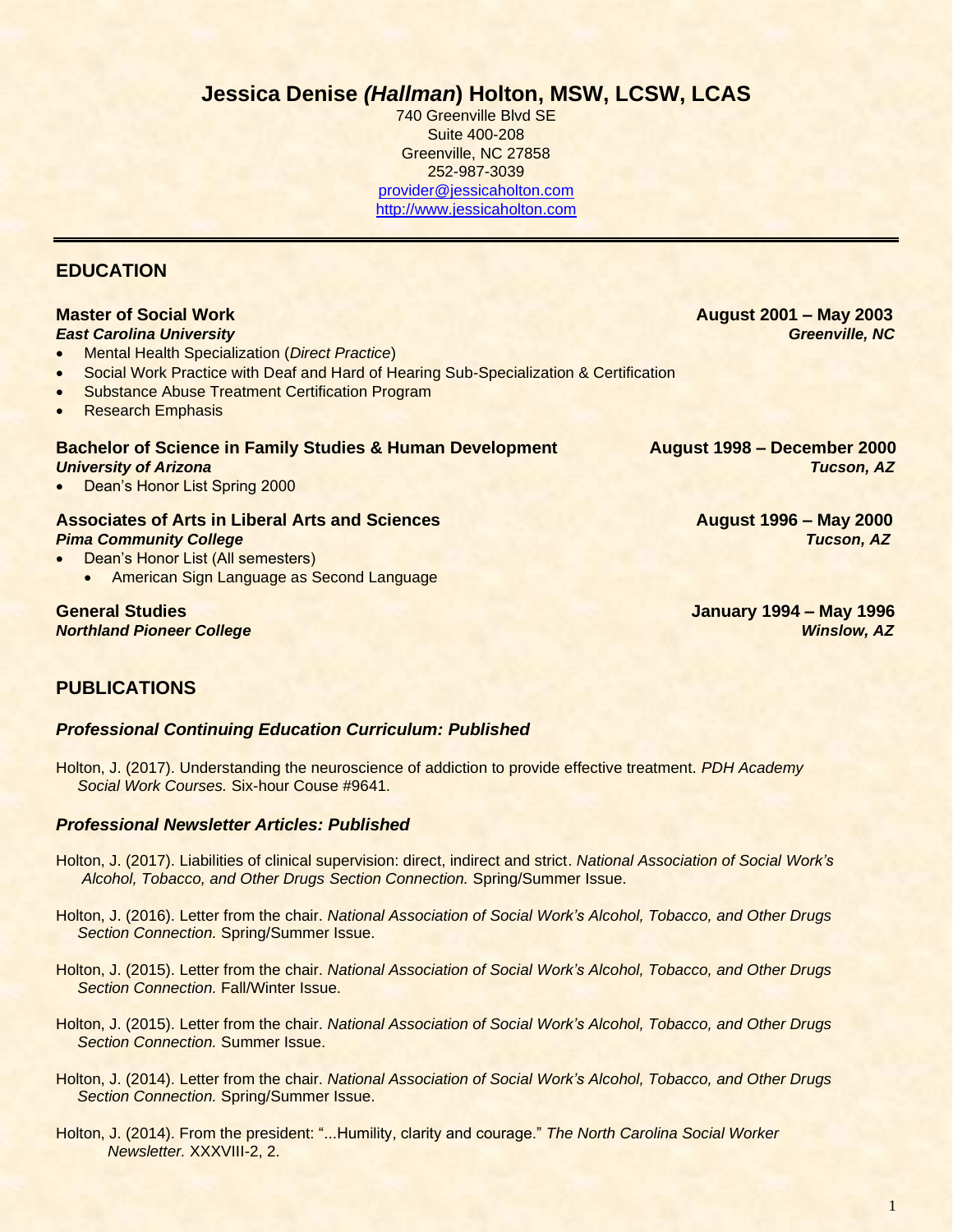- Holton, J. (2014). From the president: Valuing & respecting our social work profession. *The North Carolina Social Worker Newsletter.* XXXVIII-1, 2.
- Holton, J. (2013). Letter from the chair. *National Association of Social Work's Alcohol, Tobacco, and Other Drugs Section Connection.* Winter Issue.
- Holton, J. (2013). Eating: A source of nutrition or a means of control. *National Association of Social Work's Alcohol, Tobacco, and Other Drugs Section Connection.* Winter Issue.
- Holton, J. (2013). From the president: We cannot give away what we do not have. *The North Carolina Social Worker Newsletter.* XXXVII-4, 2.
- Holton, J. (2013). Letter from the chair. *National Association of Social Work's Alcohol, Tobacco, and Other Drugs Section Connection.* Fall Issue.
- Holton, J. (2013). From the president: Your NASW-NC board of directors' journey to social work. *The North Carolina Social Worker Newsletter.* XXXVII-3, 2.
- Holton, J. (2013). From the president: Political social work. *The North Carolina Social Worker Newsletter.* XXXVII-2, 2.
- Holton, J. (2013). From the president: Critical thinking skills and social work integrity. *The North Carolina Social Worker Newsletter.* XXXVII-1, 2.
- Holton, J. (2013). From the president: Give an hour and project odyssey. *The North Carolina Social Worker Newsletter.* XXXVI-6, 2.
- Holton, J. (2012). Letter from the chair. *National Association of Social Work's Alcohol, Tobacco, and Other Drugs Section Connection.* Fall Issue.
- Holton, J. (2012). From the president: What do you do? *The North Carolina Social Worker Newsletter.* XXXVI-5, 2.
- Holton, J. (2012). Letter from the chair. *National Association of Social Work's Alcohol, Tobacco, and Other Drugs Section Connection.* Summer Issue.
- Holton, J. (2012). From the president: Continuing the journey. *The North Carolina Social Worker Newsletter.* XXXVI-4, 2.
- Holton, J. (2011). Letter from the chair. *National Association of Social Work's Alcohol, Tobacco, and Other Drugs Section Connection.* 1, 1.
- Holton, J. (2010). Becoming a licensed clinical addictions specialist (LCAS) in North Carolina. *The North Carolina Social Worker Newsletter.* XXXIII-5, 1, 10.
- Holton, J. (2010). NASW-NC: Get involved. *The North Carolina Social Worker Newsletter.* XXXIII-5, 6.
- Holton, J. (2010). Grief and loss: Numbing the pain through substance use. *National Association of Social Work's Alcohol, Tobacco, and Other Drugs Section Connection.*1, 4-5.
- Holton, J. (2009). Deafness: Understanding the basics in order to provide effective treatment. *National Association of Social Work's Alcohol, Tobacco, and Other Drugs Section Connection*. 2, 7-10.
- Holton, J. (2009). Deafness: Understanding the basics in order to provide effective treatment. *National Association of Social Work's Alcohol, Tobacco, and Other Drugs Section Connection.1,* \_-\_.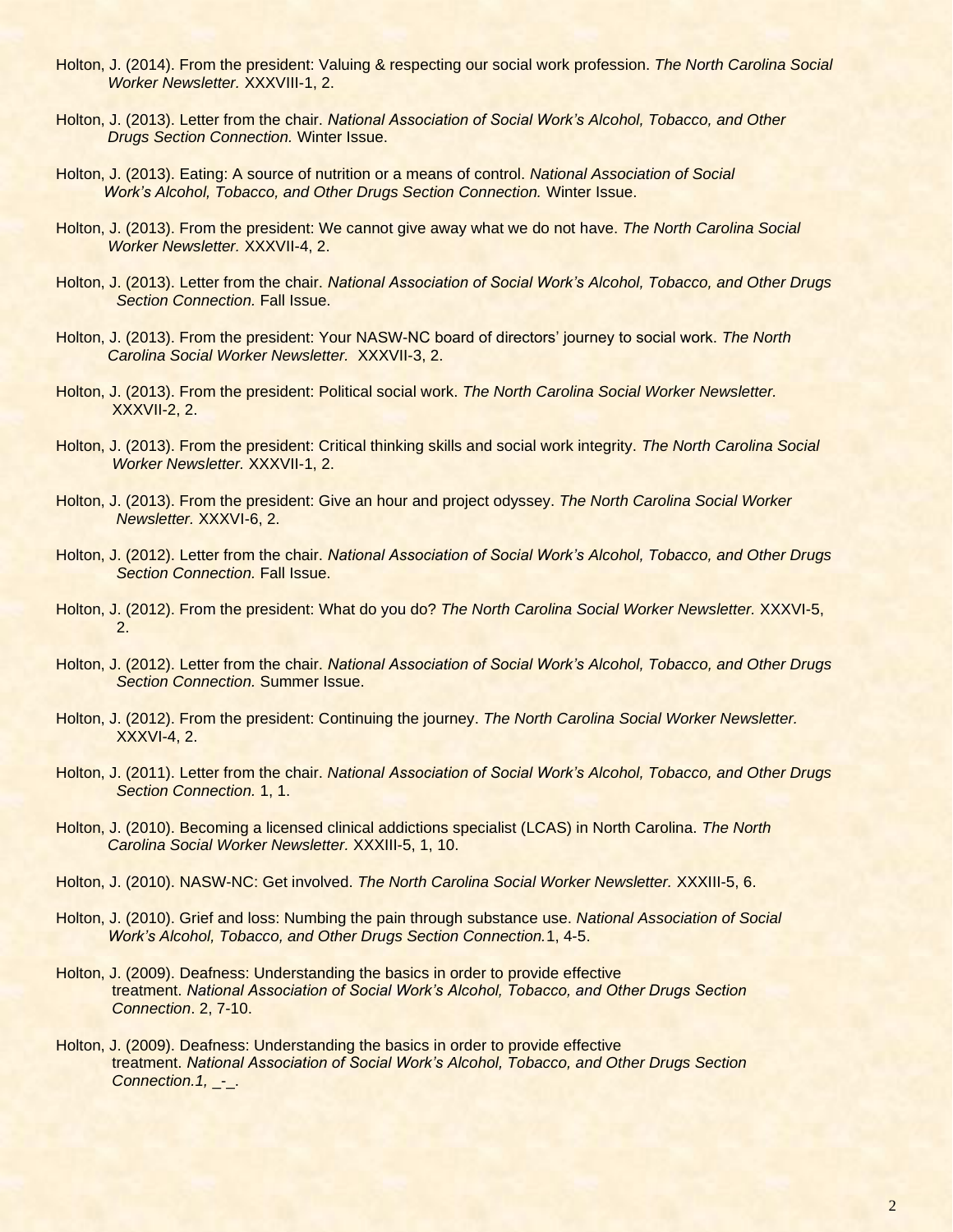#### *Magazine Articles: Published*

Holton, J. (2009). Eating: A source of nutrition or a means of control? *Eastern Carolina Parent: Where families find fun, pp.* 20-21.

#### *Public Speaking & Presentation Abstracts: Submitted*

- Holton, J. (October, 2005, Submitted). Communication barriers & addictions: Understanding negative and positive coping skills. 21st International Convention for Self-Help for Hard of Hearing of Hearing People (SHHH).
- Holton, J. (May, 2005, Submitted). Deaf substance abusers: Understanding deaf culture in order to provide effective treatment. North Carolina Foundation for Alcohol and Drug Studies Winter School 2005.
- Holton, J. (August, 2004, Submitted). Deaf substance abusers: Understanding deaf culture in order to provide effective treatment. Annual Fall Conference for National Association of Social Workers – North Carolina Fall Conference 2004.
- Holton, J. (October, 2004, Submitted). Communication barriers and chemical dependency: Replacing negative coping skills with positive coping skills. 20<sup>th</sup> International Convention for Self-Help for Hard of Hearing of Hearing People (SHHH).

#### *Journal Articles: Published*

Carpenter-Aeby, T., Anderson, K., Chamblee, W., Daly, D., Marshland, A., Hallman, J., Perez, J., Scheu, A. (2002). Bringing the classroom to the community: Students voice the passion and inspiration of service-learning. *Annals of the National Association for the Advancement of Educational.*

#### *Journal Abstracts: Published*

- Carpenter-Aeby, T., Hallman, J., Aeby, V. (2003). Teacher attitudes toward working conditions in rural counties. Proceeding for the 6th Annual Meeting of the Association for the Advancement of Educational Research.
- Carpenter-Aeby, T., Anderson, K., Chamblee, W., Daly, D., Marshland, A., Hallman, J., Perez, J., Scheu, A. (2002). Bringing the classroom to the community: Students voice the passion and inspiration of service-learning. Proceeding for the 5<sup>th</sup> Annual Meeting of the Association for the Advancement of Educational Research.
- Carpenter-Aeby, T., Anderson, K., Chamblee, W., Daly, D., Marshland, A., Hallman, J., Loftin, T., Perez, J., Scheu, A. (2003). Benefits of service-learning in social work practice: Reflections on Learn & Serve Projects. Council on Social Work Education 2003 Annual Program Meeting.

#### *Journal Articles: Submitted*

Carpenter-Aeby, T., Anderson, K., Chamblee, W., Daly, D., Marshland, A., Hallman, J., Loftin, T., Perez, J., Scheu, A. (May, 2002, Submitted). Benefits of service-learning in social work practice: Reflections on Learn & Serve Projects. *Journal of Social Work Education.*

## **PROFESSIONAL EXPERIENCE**  *Full-time Employment*

**Licensed Clinical Social Worker & President January 2008 – Present** *Jessica Holton, PLLC Greenville, NC*

**Clinical Therapist July 2006 – January 2008** • **Outpatient Therapy Program Director January 2007 - December 2007** *Personalized Therapy, Inc. Greenville, NC*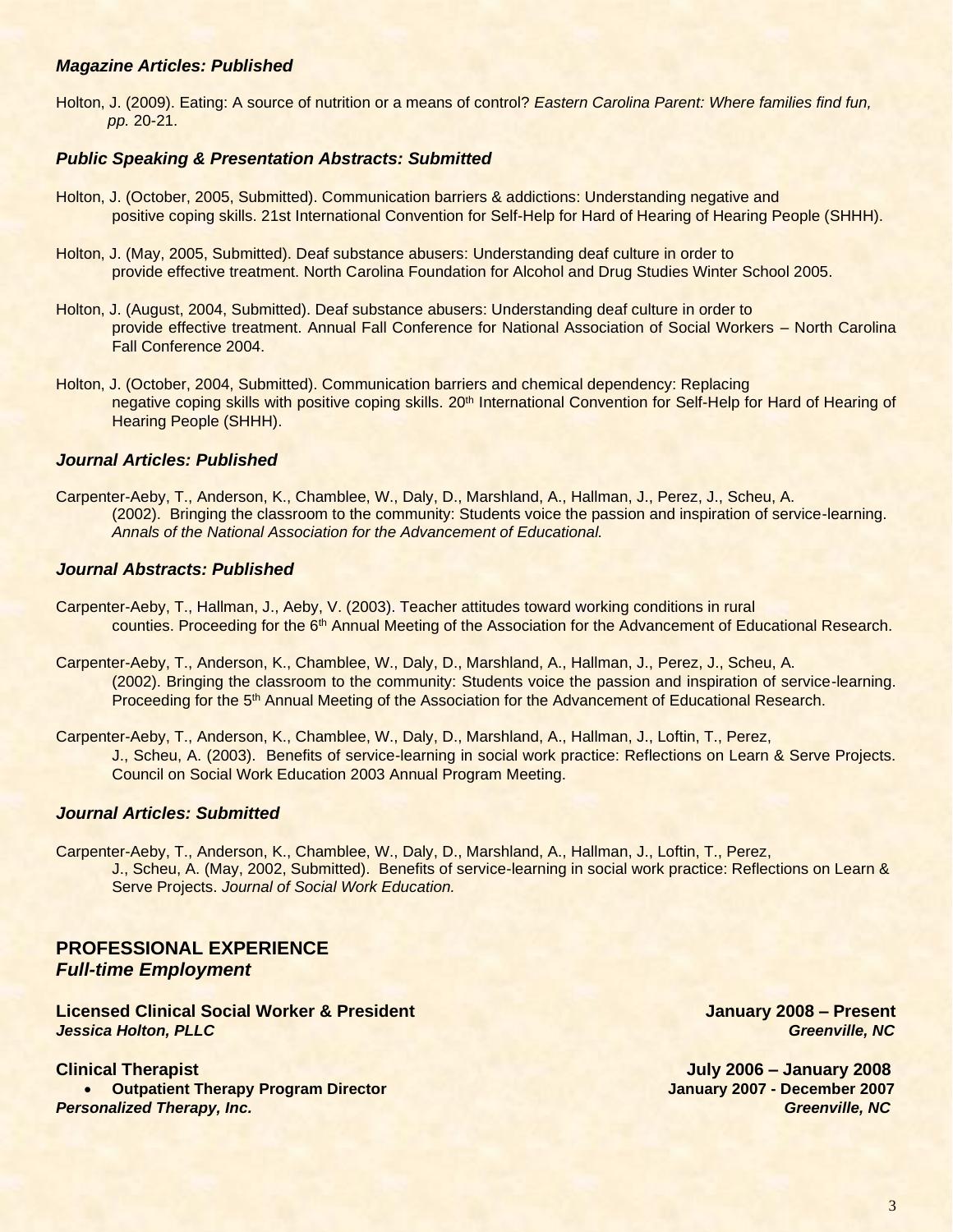#### **Counselor / Licensed Clinical Addiction Specialist August 2003 – June 2006**

- *Walter B. Jones – Alcohol & Drug Addiction Treatment Center Greenville, NC*
	- *Deaf and Hard of Hearing Services*

## **PROFESSIONAL EXPERIENCE**  *Contractual & Part-time Employment*

**Provider/Therapist October 2017 – Present Camaraderie Foundation, Inc.- Counseling Program Orlando, FL Orlando, FL Orlando, FL** 

**Critical Stress Support Team Coordinator August 2017 – Present** *Disaster Management International – Family Assistance Specialist Team Little Rock, AK*

**Instructor/Speaker June 2017 – Present Tennessee Association Alcohol, Drug & other Addiction Services (TAADAS) Nashville, TN** 

**Instructor/Speaker November 2016 – Present** *North Carolina Foundation for Alcohol and Drug Studies (NCFADS) Clayton, NC*

**Continuing Education Course Author June 2016 – Present** *PDH Academy Pewaukee, WI*

**Instructor/Speaker February 2016 – September 2015** *Vyne (Formally CrossCountry Education)* Brentwood, TN

**Clinical Instructor January 2016 – January 2019 East Carolina University's Communication Sciences & Disorders Department Greenville, NC** 

**Progressive Tinnitus Management Clinic Co-Facilitator Manuary 2015 – January 2019** *East Carolina University's Communication Sciences & Disorders Department Greenville, NC*

**Independent Contractor September 2014 – Present Courage Beyond through Centerstone Columbus, IN Columbus, IN** 

**Independent Contractor October 2011 – Present** *Give an Hour Washington, D.C.*

**Adjunct Instructor August 2007 – May 2008 East Carolina University's College of Human Ecology's School of Social Work** 

**School of Social Work Field Office Consultant March 2007 – June 2007**<br>East Carolina University's College of Human Ecology's School of Social Work **Fig. 1999** Greenville, NC **East Carolina University's College of Human Ecology's School of Social Work** 

**Clinician / Group Facilitator August 2005 – July 2007** *East Coast Counseling, Inc.* Greenville, NC

**Clinical Supervisor October 2015 – Present** *Youth Villages Durham, NC*

**Independent Contractor September 2011 – August 2012** *MHN Services* San Rafael, CA

**Independent Practitioner February 2008 – November 2009** *PORT Human Services* Greenville, NC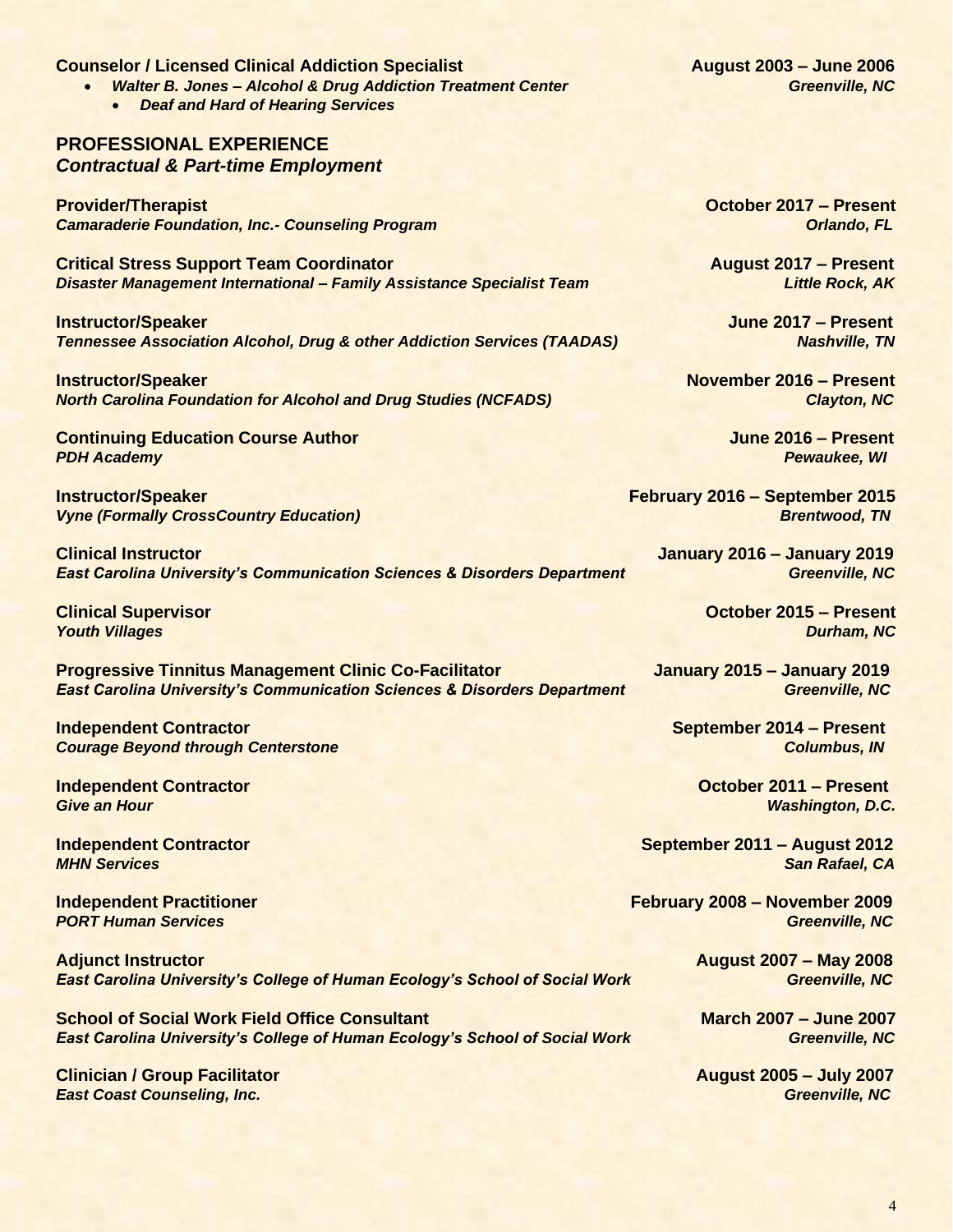5

## **PROFESSIONAL EXPERIENCE**  *Internships & Practicums*

**Master of Social Work Intern Master of Social Work Intern August 2002 - May 2003**<br>Walter B. Jones – Alcohol Drug Addiction Treatment Center **August 2002 - May 2003 Walter B. Jones - Alcohol Drug Addiction Treatment Center** *Deaf and Hard of Hearing Services*

**Master of Social Work Intern January 2002 - May 2002** *Cherry Hospital - CYU Goldsboro, NC*

**Southern Arizona Children's Consortium Intern August 1999 - May 2000** *CODAC Behavioral Health Services Tucson, AZ*

## **PROFESSIONAL ACTIVITIES**

## *Public Speaking, Lectures & Presentations*

| Addiction Professionals of NC & NC Division of Aging and Adult Services<br>2nd Annual Opioids and Aging Symposium                                                                                                                                  | December 13, 2018      |
|----------------------------------------------------------------------------------------------------------------------------------------------------------------------------------------------------------------------------------------------------|------------------------|
| Morning Plenary Presenter: The Basic Neuroscience of Addiction: Debunking the "Choice" Myth                                                                                                                                                        |                        |
| <b>Eastern AHEC</b><br>Annual Substance Abuse Services State of the Art Conference - Greenville, NC<br>Co-presenter: Military Veterans & Trauma: It May Not Be What You Think                                                                      | November 1, 2018       |
| <b>Pitt County Coalition on Substance Abuse (PCCSA)</b><br>STOP 2.0 Series - Greenville, NC<br><b>Panel Expert: Provider</b>                                                                                                                       | September 20, 2018     |
| <b>Eastern AHEC</b><br>Adult Services Best Practices Conference - Greenville, NC<br>Presenter - The Basic Neuroscience of Addiction: Debunking the "Choice" Myth                                                                                   | April 26, 2018         |
| <b>Addiction Professionals of North Carolina</b><br>Annual Spring Conference - Asheville, NC<br>Presenter - Gatekeeping for the Profession: Upholding Clinical Supervisor Roles and Responsibilities<br>$\bullet$                                  | April 19, 2018         |
| North Carolina Foundation for Alcohol and Drug Studies (NCFADS)<br>Winter School 2018 - Greensboro, NC<br>Presenter - Effective Clinical Supervision: Intentionally Utilizing Supervision- Specific Approaches, Models and<br><b>Interventions</b> | February 18 - 21, 2018 |
| Presenter - Tackling Avoidance: Understanding the Basic Neurobiology of Posttraumatic Stress Disorder<br>$\bullet$                                                                                                                                 |                        |
| <b>Eastern Carolina Critical Incident Stress Management Association</b><br>Annual General Membership Meeting - Williamston, NC<br>Presenter/Associate Clinical Director - Defusing, Delayed Stress Mitigation & Disaster Stress Management Guide   | November 9, 2017       |
|                                                                                                                                                                                                                                                    |                        |
| East Carolina University's School of Social Work<br>Social Work Lecture Series - Greenville, NC                                                                                                                                                    | November 8, 2017       |

• Presenter – *Therapeutic Group & Individual Sessions: Utilizing Effective Metaphors & Visual Aids*

**Research Assistant June 2003 – August 2003 East Carolina University Community Community Community Community Community Community Community Community Community Student Research Assistant Contract Contract Contract Contract Contract Contract Contract Contract Contract Contract Contract Contract Contract Contract Contract Contract Contract Contract Contract Contract Contract Contr** *East Carolina University* Greenville, NC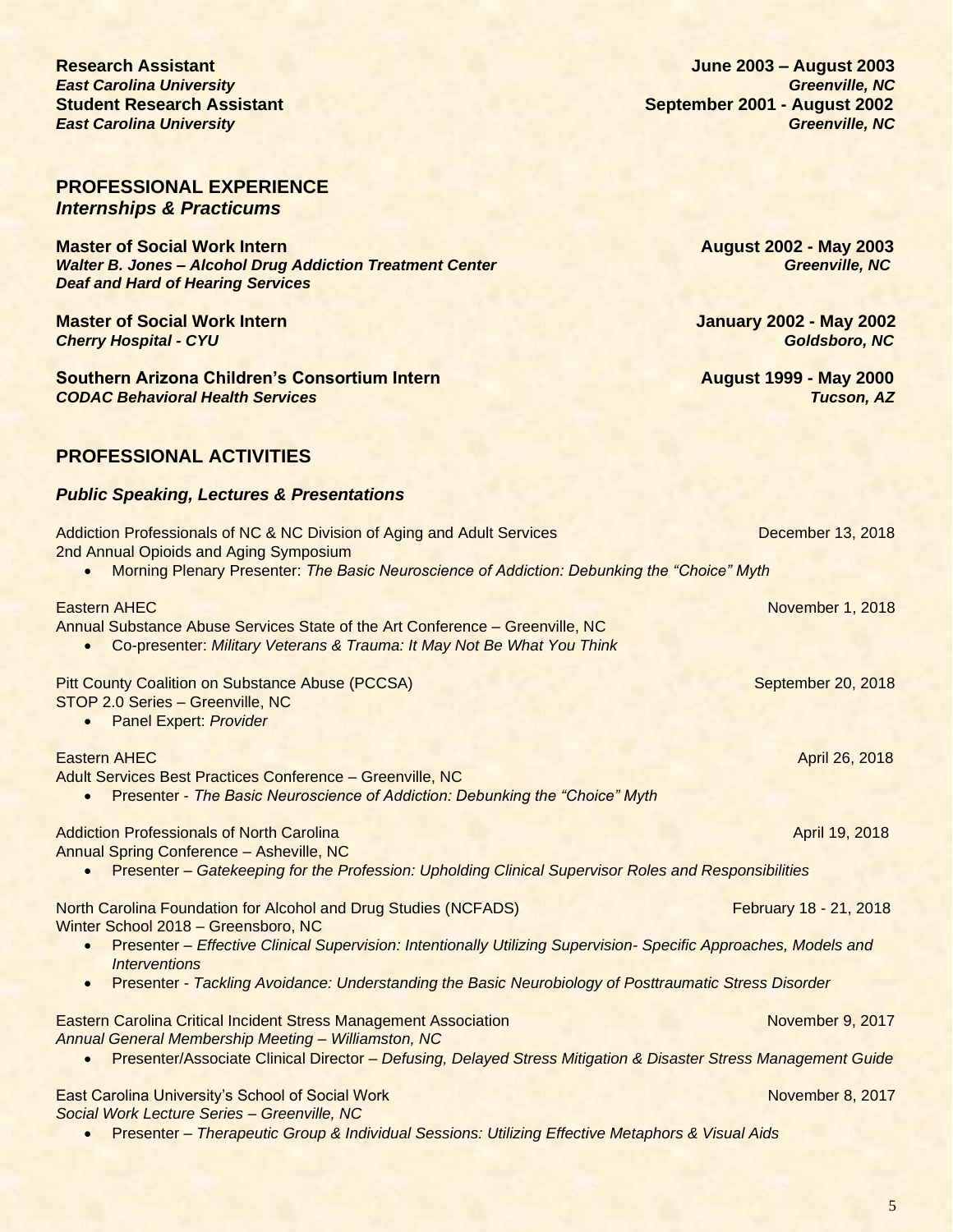| <b>Navajo County Court Appointed Special Advocate</b><br>October Court Team Meeting - Holbrook, AZ                                                                                                   | October 25, 2017         |
|------------------------------------------------------------------------------------------------------------------------------------------------------------------------------------------------------|--------------------------|
| Presenter - Tackling Avoidance: Understanding the Basic Neurobiology of Posttraumatic Stress Disorder                                                                                                |                          |
| <b>Addiction Professionals of North Carolina</b><br>Annual Fall Conference - Wrightsville Beach, NC                                                                                                  | October 20, 2017         |
| Presenter – Compassion Fatigue: Proactive Approaches to Counter Physical, Emotional and Spiritual Depletion                                                                                          |                          |
| National Association of Social Workers - North Carolina Chapter<br><b>Continuing Education Program - via Recorded Webinar</b>                                                                        | September 26, 2017       |
| Presenter - The Basic Neuroscience of Addiction: Debunking the "Choice" Myth                                                                                                                         |                          |
| Tennessee Association Alcohol, Drug & other Addiction Services (TAADAS)<br>Regional Training - Chattanooga, TN<br>Presenter - Why We Do What We Do: Merging Neuroscience and Theory into Practice    | August 24-25, 2017       |
|                                                                                                                                                                                                      |                          |
| Tennessee Association Alcohol, Drug & other Addiction Services (TAADAS)<br><b>Regional Training - Memphis, TN</b><br>Presenter - Why We Do What We Do: Merging Neuroscience and Theory into Practice | August 10-11, 2017       |
|                                                                                                                                                                                                      |                          |
| <b>East Carolina University</b><br><b>Audiology Doctorial Students - Greenville, NC</b><br><b>Presenter - Cognitive Behavioral Therapy Techniques &amp; Tinnitus Treatment</b>                       | June 5, 2017             |
| <b>Asthma Alliance of North Carolina</b>                                                                                                                                                             | May 24, 2017             |
| 2017 Asthma Summit - Burlington, NC<br>Presenter – Compassion Fatigue: Proactive Approaches to Counter Physical, Emotional & Spiritual Depletion                                                     |                          |
| <b>Addiction Professionals of North Carolina</b><br><b>Annual Spring Conference - Asheville, NC</b><br>Co-Presenter/Panel Member - Provider Track<br>$\bullet$                                       | April 20, 2017           |
| <b>Vidant Health Center</b>                                                                                                                                                                          | March 28, 2017           |
| 7th Annual Eastern Carolina Respiratory Conference- Greenville, NC<br>Presenter - Discovering and Maintain the Balance between Clinical Care and Empathy                                             |                          |
| <b>North Carolina Foundation for Alcohol and Drug Studies (NCFADS)</b><br>Winter School 2017 - Greensboro, NC                                                                                        | February 20 - 22, 2017   |
| Presenter - Clinical Supervisor Roles & Responsibilities: Increasing Effective & Essential Gatekeeping Methods                                                                                       |                          |
| <b>East Carolina University's School of Social Work</b><br>Field Instruction Orientation - Greenville, NC                                                                                            | <b>January 6, 2017</b>   |
| Presenter - Gatekeepers of the Professions: Social Work Ethics, Liabilities, & Best Practices of Supervision                                                                                         |                          |
| <b>Vidant EAP</b>                                                                                                                                                                                    | December 12, 2016        |
| <b>Monthly Training - Greenville, NC</b><br>Presenter - Compassion Fatigue: Proactive Approaches to Counter Physical, Emotional & Spiritual Depletion                                                |                          |
| <b>Crisis Intervention Teams (CIT)</b><br><b>Training - Greenville, NC</b>                                                                                                                           | September 22, 2016       |
| Presenter - Sorting Through the Signs & Symptoms: Understanding Posttraumatic Stress Disorder                                                                                                        |                          |
| <b>Cross County Education</b>                                                                                                                                                                        | August 24, 25 & 26, 2016 |
| Presenter Test Tour (2 of 2) - Columbia, SC, Augusta, GA & Savannah, GA<br>Presenter - Clinical Supervisor Roles & Responsibilities: Increasing Effective & Essential Gatekeeping Methods            |                          |
| <b>Cross County Education</b>                                                                                                                                                                        | August 10, 11 & 12, 2016 |

*Presenter Test Tour (1 of 2) – Harrisburg, PA, Wilkes-Barre, PA & Feasterville Trevose, PA* • Presenter – *Clinical Supervisor Roles & Responsibilities: Increasing Effective & Essential Gatekeeping Methods*

6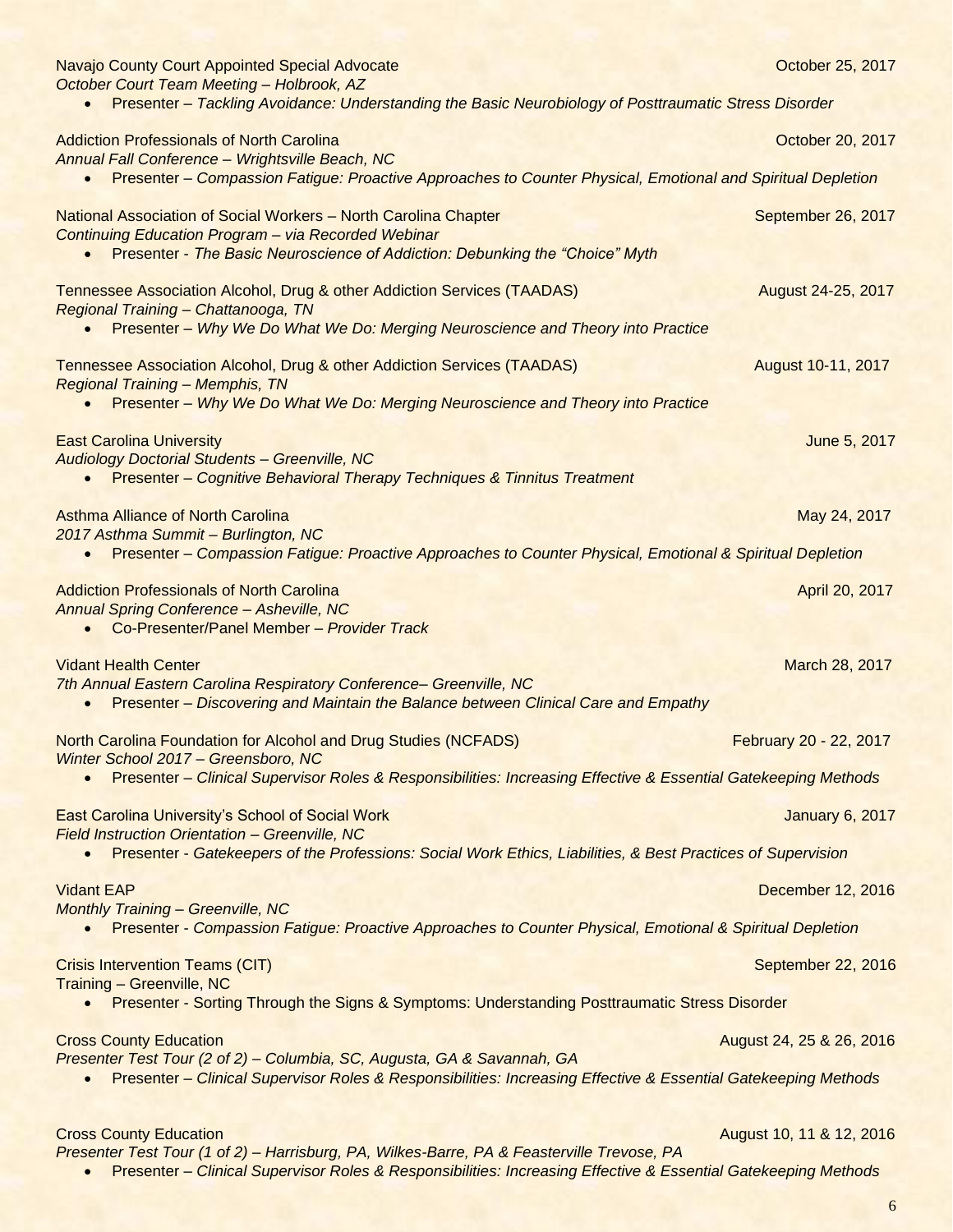| <b>Crisis Intervention Teams (CIT)</b><br>Training - Greenville, NC                                                                                                                                                      | <b>July 21, 2016</b>                       |
|--------------------------------------------------------------------------------------------------------------------------------------------------------------------------------------------------------------------------|--------------------------------------------|
| • Presenter - Sorting Through the Signs & Symptoms: Understanding the Basic Neurobiology of Posttraumatic<br><b>Stress Disorder</b>                                                                                      |                                            |
| <b>Crisis Intervention Teams (CIT)</b>                                                                                                                                                                                   | May 26, 2016                               |
| Training - Greenville, NC<br>• Presenter - Sorting Through the Signs & Symptoms: Understanding the Basic Neurobiology of Posttraumatic<br><b>Stress Disorder</b>                                                         |                                            |
| National Association of Social Workers - North Carolina Chapter<br>Continuing Education Program - via Recorded Webinar                                                                                                   | March 16, 2015                             |
| Presenter - Sorting Through the Signs & Symptoms: Understanding the Basic Neurobiology of Posttraumatic<br><b>Stress Disorder</b>                                                                                        |                                            |
| Walter B. Jones - Alcohol and Drug Abuse Treatment Center<br><b>Professional Staffing - Greenville, NC</b><br>Presenter - "I Just Don't Understand It [Transgender]": Increasing Awareness and Acceptance of Differences | December 2, 2015<br>10:00 a.m. & 1:00 p.m. |
| <b>Addiction Professionals of North Carolina</b>                                                                                                                                                                         | October 15, 2015                           |
| Annual Fall Conference - Wrightsville Beach, NC<br>Presenter - Gatekeeping for the Profession: Upholding Clinical Supervisor Roles and Responsibilities                                                                  |                                            |
| <b>Crisis Intervention Teams (CIT)</b><br>Training - Greenville, NC                                                                                                                                                      | July 21, 2015                              |
| Presenter - Sorting Through the Signs & Symptoms: Understanding Posttraumatic Stress Disorder                                                                                                                            |                                            |
| North Carolina Chapter of National Association of Social Workers<br><b>Clinical Supervision Certificate Training - New Bern, NC</b>                                                                                      | May 20, 2015                               |
| Presenter - Dual Licensures: Understanding Related Disciplines' Supervision Regulations<br>$\bullet$                                                                                                                     |                                            |
| <b>Vidant EAP</b><br><b>Monthly Training - Greenville, NC</b>                                                                                                                                                            | May 25, 2015                               |
| Presenter - Sorting Through the Signs & Symptoms: Understanding Posttraumatic Stress Disorder                                                                                                                            |                                            |
| <b>National Association of Social Workers</b>                                                                                                                                                                            | March 3, 2015                              |
| Specialty Practice Section (SPS) - via live Webinar<br>Presenter - Using Practical Approaches: Stress Management for Professionals                                                                                       |                                            |
| <b>Crisis Intervention Teams (CIT)</b><br><b>Training - Greenville, NC</b>                                                                                                                                               | <b>January 27, 2015</b>                    |
| Presenter - Sorting Through the Signs & Symptoms: Understanding Posttraumatic Stress Disorder                                                                                                                            |                                            |
| <b>Crisis Intervention Teams (CIT)</b><br>Training - Greenville, NC                                                                                                                                                      | December 2, 2014                           |
| Presenter - Sorting Through the Signs & Symptoms: Understanding Posttraumatic Stress Disorder                                                                                                                            |                                            |
| <b>Addiction Professionals of North Carolina</b><br>Annual Fall Conference - Wrightsville Beach, NC                                                                                                                      | October 31, 2012                           |
| Co-Presenter/Panel Member - Impaired Professionals<br>$\bullet$                                                                                                                                                          |                                            |
| <b>Addiction Professionals of North Carolina</b>                                                                                                                                                                         | October 30, 2012                           |
| Annual Fall Conference - Wrightsville Beach, NC<br>Presenter - Sorting Through the Signs & Symptoms: Understanding Posttraumatic Stress Disorder<br>$\bullet$                                                            |                                            |
| <b>National Association of Social Workers</b>                                                                                                                                                                            | October 28, 2014                           |
| Specialty Practice Section (SPS) - via live Webinar<br>Presenter - Trying to Escape by Getting Trapped: Basic Neurobiology of Addiction                                                                                  |                                            |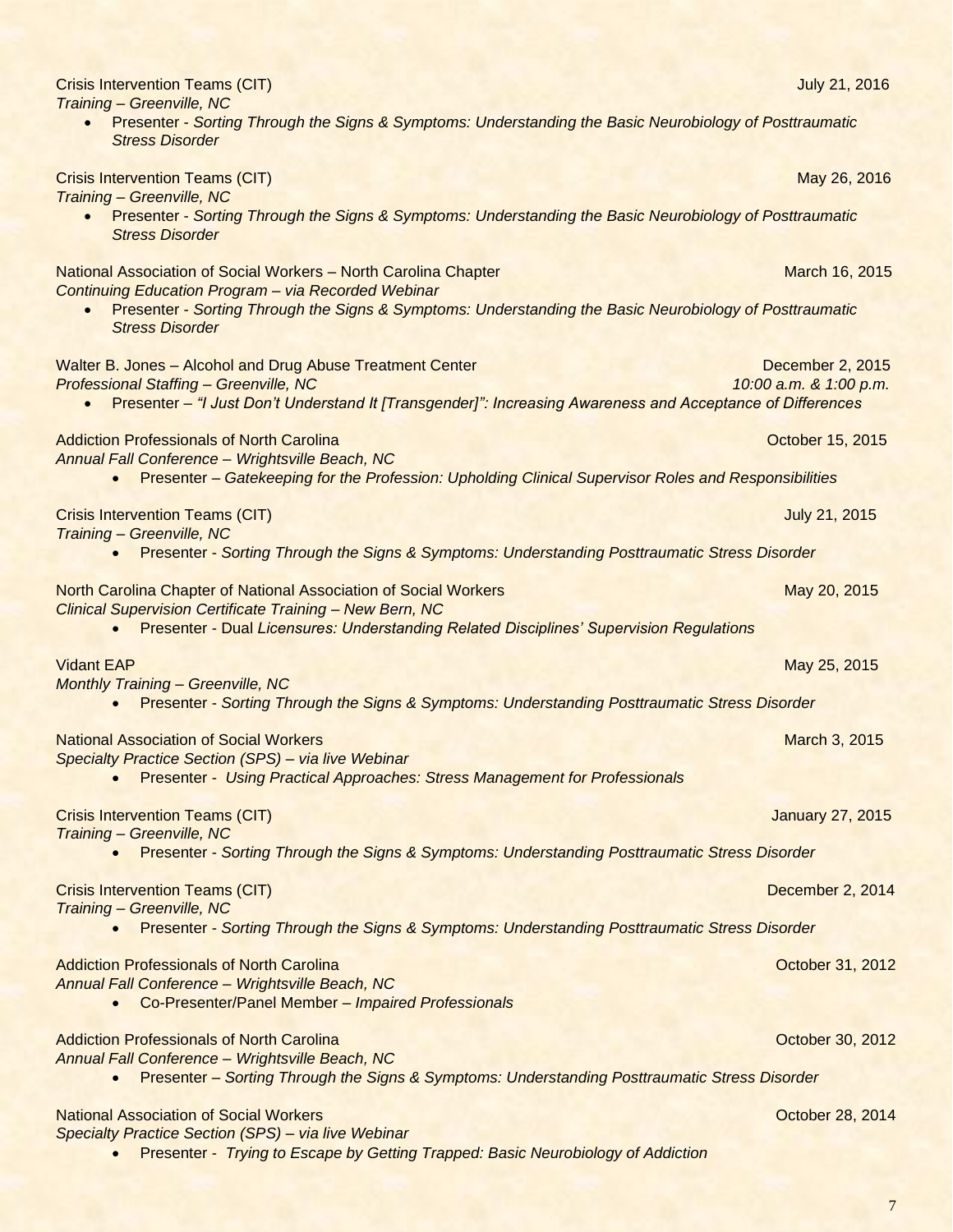| <b>Crisis Intervention Teams (CIT)</b><br>Training - Greenville, NC                                                                                                                                                                            | October 20, 2014                             |  |
|------------------------------------------------------------------------------------------------------------------------------------------------------------------------------------------------------------------------------------------------|----------------------------------------------|--|
| Presenter - Sorting Through the Signs & Symptoms: Understanding Posttraumatic Stress Disorder                                                                                                                                                  |                                              |  |
| <b>Vidant EAP</b><br><b>Monthly Training - Greenville, NC</b><br><b>Presenter - Anxiety: Understanding &amp; Managing Inner Turmoil</b><br>$\bullet$                                                                                           | July 15, 2014                                |  |
| <b>Nash-Rocky Mount Schools</b><br><b>Destination Transformation Teaching and Learning Institute - Rocky Mount, NC</b><br>Presenter - Trying to Escape by Getting Trapped: Cutting & Self-Harming Behaviors                                    | June 16, 2014<br><b>AM &amp; PM Sessions</b> |  |
| <b>Crisis Intervention Teams (CIT)</b>                                                                                                                                                                                                         | March 26, 2014                               |  |
| Training - Greenville, NC<br>Presenter - Sorting Through the Signs & Symptoms: Understanding Posttraumatic Stress Disorder<br>$\bullet$                                                                                                        |                                              |  |
| <b>NAMI of Pitt County</b><br><b>Monthly Meeting - Greenville, NC</b>                                                                                                                                                                          | November 12, 2013                            |  |
| Presenter - Sorting Through the Signs & Symptoms: Understanding Posttraumatic Stress Disorder<br>$\bullet$                                                                                                                                     |                                              |  |
| <b>Vidant EAP</b><br><b>Monthly Training - Greenville, NC</b><br><b>Presenter - Trying to Escape by Getting Trapped</b><br>$\bullet$                                                                                                           | July 15, 2013                                |  |
| North Carolina Chapter of National Association of Social Workers<br><b>Clinical Supervision Certificate Training - New Bern, NC</b><br>Presenter - Dual Licensures: Understanding Different Disciplines' Supervision Expectations<br>$\bullet$ | June 24, 2013                                |  |
| <b>NAMI of Pitt County</b>                                                                                                                                                                                                                     | May 14, 2013                                 |  |
| <b>Monthly Meeting - Greenville, NC</b><br>Presenter - Trying to Escape by Getting Trapped: Addiction and the Brain                                                                                                                            |                                              |  |
| North Carolina TASC Training Institute of Coastal Horizons Center<br>TASC Care Managers' Training - via live Webinar<br><b>Presenter - Empowerment: The Provider's Role</b>                                                                    | <b>February 12, 2013</b>                     |  |
| North Carolina TASC Training Institute of Coastal Horizons Center<br><b>TASC Care Managers' Training - via live Webinar</b><br>Presenter - Using Practical Approaches: Stress Management for Professionals                                     | <b>January 8, 2013</b>                       |  |
| North Carolina Substance Abuse Professional Practice Board<br>Annual Meeting of the Profession - Greensboro, NC                                                                                                                                | December 6, 2012                             |  |
| Presenter - Therapeutic Group Sessions: Utilizing Metaphors and Visual Aids to Increase Effectiveness                                                                                                                                          |                                              |  |
| North Carolina TASC Training Institute of Coastal Horizons Center<br>TASC Care Managers' Training - via live Webinar<br>Presenter - Trying to Escape by Getting Trapped: Addiction and the Brain                                               | November 13, 2012                            |  |
| <b>Addiction Professionals of North Carolina</b><br>Annual Fall Conference - Carolina Beach, NC<br>Presenter - Addictions 101: Diagnosis and Treatment for Behavioral Health Professionals                                                     | October 17, 2012                             |  |
| <b>Pitt County Department of Social Services</b><br>In-service Training - Greenville, NC<br><b>Presenter - Comprehensive Clinical Assessments</b>                                                                                              | June 15, 2012                                |  |
| <b>Wisconsin Chapter of National Association of Social Workers</b><br><b>Continuing Education Program - via live Teleconference</b><br><b>Presenter - Grief and Loss: Numbing the Pain Through Substance Abuse</b>                             | May 3, 2012                                  |  |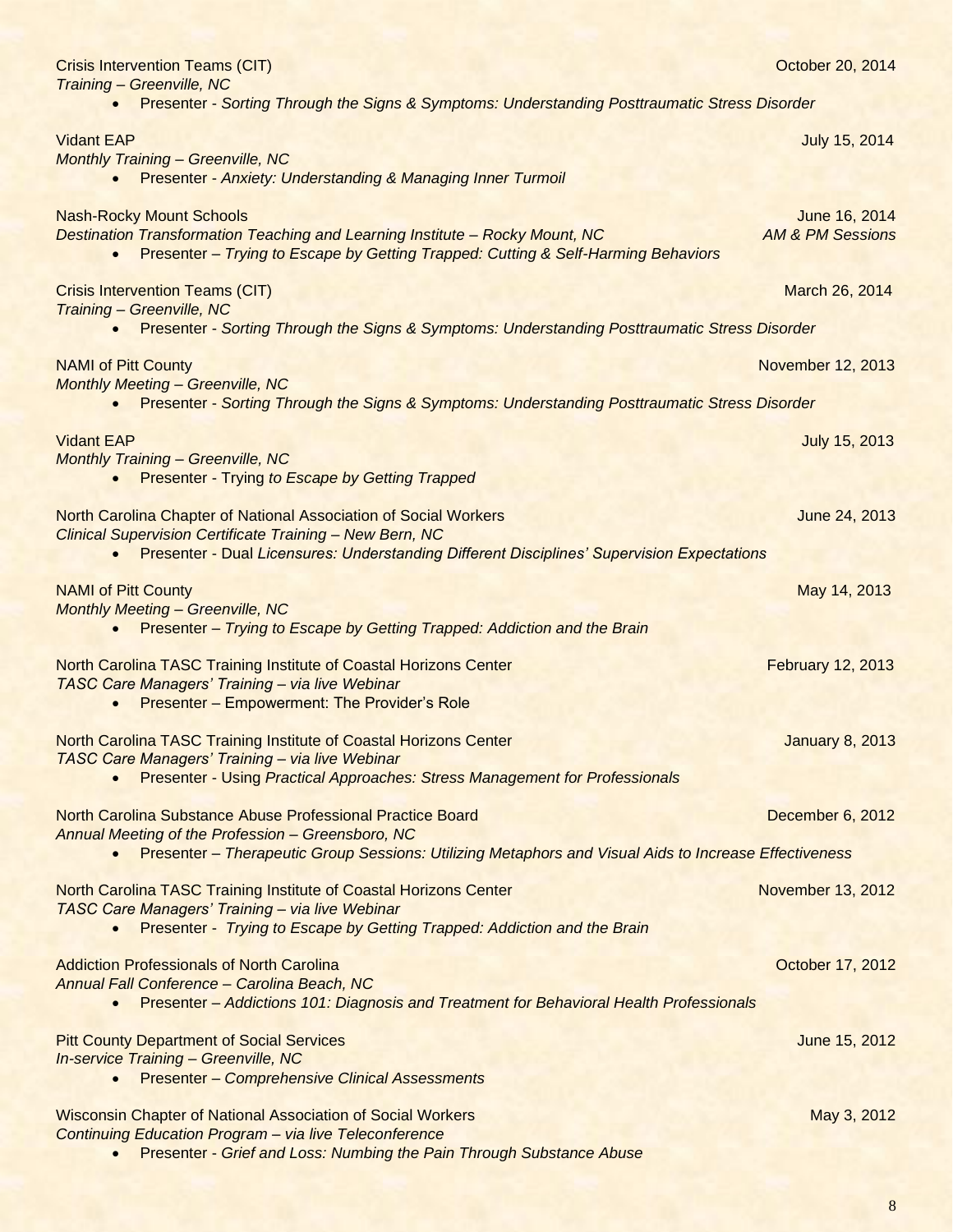| Social Work Department at Vidant Hospital<br><b>Annual Social Work Month Training - Greenville, NC</b>                                                                                                     | March 7, 2012            |
|------------------------------------------------------------------------------------------------------------------------------------------------------------------------------------------------------------|--------------------------|
| Presenter - Maintaining Integrity While Providing Treatment to Individuals Experiencing Co-Occurring<br><b>Disorders</b>                                                                                   |                          |
| <b>Positive Beginnings Community Center, LLC</b><br>In-Service - Greenville, NC<br><b>Presenter - Treatment Issues Within Special Populations</b>                                                          | <b>February 13, 2012</b> |
| $\bullet$                                                                                                                                                                                                  |                          |
| <b>North Carolina Substance Abuse Professional Practice Board</b><br>Annual Meeting of the Profession - Burlington, NC                                                                                     | December 8, 2011         |
| Presenter - Therapeutic Group Sessions: Utilizing Metaphors and Visual Aids to Increase Effectiveness<br>$\bullet$                                                                                         |                          |
| North Carolina TASC Training Institute of Coastal Horizons Center                                                                                                                                          | December 1, 2011         |
| TASC Care Managers' Training - via live Webinar<br>Presenter - Sorting Through the Signs & Symptoms: Understanding Posttraumatic Stress Disorder<br>$\bullet$                                              |                          |
| North Carolina TASC Training Institute of Coastal Horizons Center<br>TASC Care Managers' Training - via live Webinar                                                                                       | September 29, 2011       |
| Presenter - Sorting Through the Signs & Symptoms: Understanding Posttraumatic Stress Disorder<br>$\bullet$                                                                                                 |                          |
| <b>MHN Services</b>                                                                                                                                                                                        | September 14, 2011       |
| <b>MHN Client Organization - Greenville, NC</b><br><b>Contract Presenter - Managing Stress</b><br>$\bullet$                                                                                                |                          |
| North Carolina Chapter of National Association of Social Workers<br>Charlotte/Mecklenburg Local Program Unit's Meeting - Charlotte, NC                                                                     | September 10, 2011       |
| Presenter - Consulting Impaired & Incompetent Colleagues: An Evades Ethical Obligation<br>$\bullet$                                                                                                        |                          |
| North Carolina Chapter of National Association of Social Workers<br>Clinical Social Work Summer Institute - Wilmington, NC                                                                                 | July 21, 2011            |
| Presenter - Trying to Escape by Getting Trapped: Avoiding Trauma with Maladaptive Coping Skills<br>$\bullet$                                                                                               |                          |
| <b>Hearing Loss Association of America</b>                                                                                                                                                                 | June 18, 2011            |
| Annual International Convention - Washington, D.C.<br>Presenter - Trying to Escape by Getting Trapped: Using Unhealthy Coping Skills to Grieve Hearing Loss<br>$\bullet$                                   |                          |
| <b>North Carolina Chapter of National Association of Social Workers</b>                                                                                                                                    | May 18, 2011             |
| <b>Clinical Supervision Certificate Training - Greenville, NC</b><br>Presenter - Dual Licensures: Understanding Different Disciplines' Supervision Expectations                                            |                          |
| <b>Addiction Professionals of North Carolina</b>                                                                                                                                                           | April 21, 2011           |
| <b>Annual Spring Conference - Asheville, NC</b><br><b>Presenter – Comprehensive Awareness About Addiction &amp; Effective Treatment</b>                                                                    |                          |
| <b>Eastern AHEC</b>                                                                                                                                                                                        | April 14, 2011           |
| Annual Eastern Region Adult Services Best Practice Conference - Greenville, NC<br>Presenter - Maintaining Integrity While Providing Treatment to Individuals Experiencing Co-Occurring<br><b>Disorders</b> |                          |
| <b>North Carolina Chapter of National Association of Social Workers</b>                                                                                                                                    | March 24, 2011           |
| Greenville Local Program Unit's Social Work Month Event - Greenville, NC<br>Presenter - Consulting Impaired & Incompetent Colleagues: An Evades Ethical Obligation<br>$\bullet$                            |                          |
| <b>Arendell Parrott Academy</b>                                                                                                                                                                            | <b>February 14, 2011</b> |
| High School Freshman Heath Class - Kinston, NC<br>Presenter - Trying to Escape by Getting Trapped: Using Maladaptive Coping Skills to Cope                                                                 |                          |
|                                                                                                                                                                                                            |                          |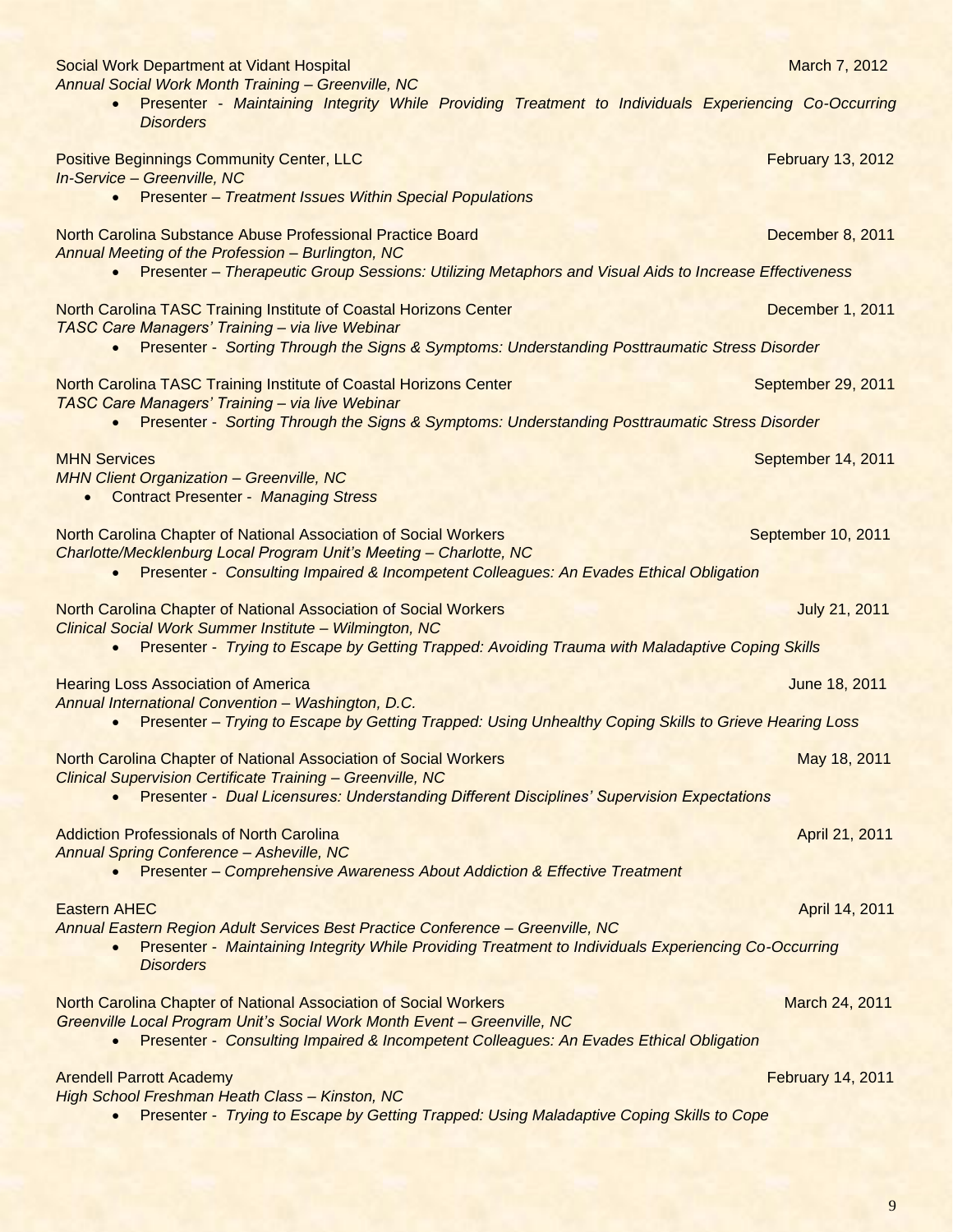| North Carolina Substance Abuse Professional Practice Board<br>Annual Meeting of the Profession - Durham, NC                                                                                                                                  | December 9, 2010     |
|----------------------------------------------------------------------------------------------------------------------------------------------------------------------------------------------------------------------------------------------|----------------------|
| Presenter - Therapeutic Group Sessions: Utilizing Metaphors and Visual Aids to Increase Effectiveness<br>$\bullet$                                                                                                                           |                      |
| North Carolina Chapter of National Association of Social Workers<br>Annual Fall Conference - Asheville, NC                                                                                                                                   | November 19, 2010    |
| Presenter - Trying to Escape by Getting Trapped: Using Maladaptive Coping Skills to Cope<br>$\bullet$                                                                                                                                        |                      |
| North Carolina Association of Alcoholic Residential Facilities<br><b>Annual Fall Conference - Burlington, NC</b>                                                                                                                             | November 18, 2010    |
| Presenter - Assessing the Assessor: Strengthening Assessing, Diagnosing, and Treatment Planning Skills<br>$\bullet$                                                                                                                          |                      |
| Substance Abuse Services State of the Art Conference (Eastern AHEC)<br><b>Annual Conference - Greenville, NC</b><br><b>Presenter - NCSAPPB Overview and Review (Certified Clinical Supervisor)</b><br>$\bullet$                              | November 3, 2010     |
| North Carolina Chapter of National Association of Social Workers<br><b>Greenville Local Program Unit's Monthly Meeting - Greenville, NC</b><br>Presenter - Trying to Escape by Getting Trapped: Using Drugs and Alcohol to Cope<br>$\bullet$ | September 16, 2010   |
| North Carolina Foundation for Alcohol and Drug Studies (NCFADS)<br>Summer School - Wilmington, NC<br>Co-Presenter - NCSAPPB Overview and Review<br>$\bullet$                                                                                 | July 27, 2010        |
|                                                                                                                                                                                                                                              |                      |
| <b>Hearing Loss Association of America</b><br><b>Annual International Convention - Milwaukee, WI</b><br>Presenter - Trying to Escape by Getting Trapped: Using Drugs and Alcohol to Cope with Hearing Loss<br>$\bullet$                      | June 19, 2010        |
| <b>Addiction Professionals of North Carolina</b>                                                                                                                                                                                             | April 22, 2010       |
| <b>Annual Spring Conference - Asheville, NC</b><br>Presenter - Therapeutic Group Sessions: Utilizing Metaphors and Visual Aids to Increase Effectiveness<br>$\bullet$                                                                        |                      |
| North Carolina Substance Abuse Professional Practice Board<br>Annual Meeting of the Profession - Cary, NC<br><b>Presenter - Effective Group Work for Addiction Counselors</b><br>$\bullet$                                                   | December 9, 2009     |
| East Carolina University's College of Human Ecology's School of Social Work<br>Substance Abuse Treatment Course - Greenville, NC<br><b>Presenter - NCSAPPB Overview and Review</b>                                                           | December 1, 2009     |
| N.C. Foundation for Alcohol and Drug Studies<br>Summer School - Wilmington, NC<br>Co-Presenter - NCSAPPB Overview and Review                                                                                                                 | <b>July 28, 2009</b> |
| <b>Psychotherapeutic Services</b><br>In-service - Greenville, NC<br><b>Presenter - Mental Health Disorders and Treatment Methods</b>                                                                                                         | December 19, 2008    |
| <b>Eastern AHEC</b><br>Annual Substance Abuse Services State of the Art Conference - Greenville, NC<br><b>Presenter - Client Empowerment</b>                                                                                                 | November 20, 2008    |
| South Carolina Chapter of National Association of Social Workers<br>Annual Symposium - Myrtle Beach, SC                                                                                                                                      | March 4-5, 2008      |
| Presenter - Using Practical Approaches: Stress Relief for Clinicians and Clients<br>Presenter - Therapeutic Group Sessions: Utilizing Metaphors and Visual Aids to Increase Effectiveness<br>$\bullet$                                       |                      |
| North Carolina Chapter of National Association of Social Workers<br><b>Annual Fall Conference - Asheville, NC</b>                                                                                                                            | November 17, 2007    |
|                                                                                                                                                                                                                                              |                      |

• Presenter - *Therapeutic Group Sessions: Utilizing Metaphors and Visual Aids to Increase Effectiveness*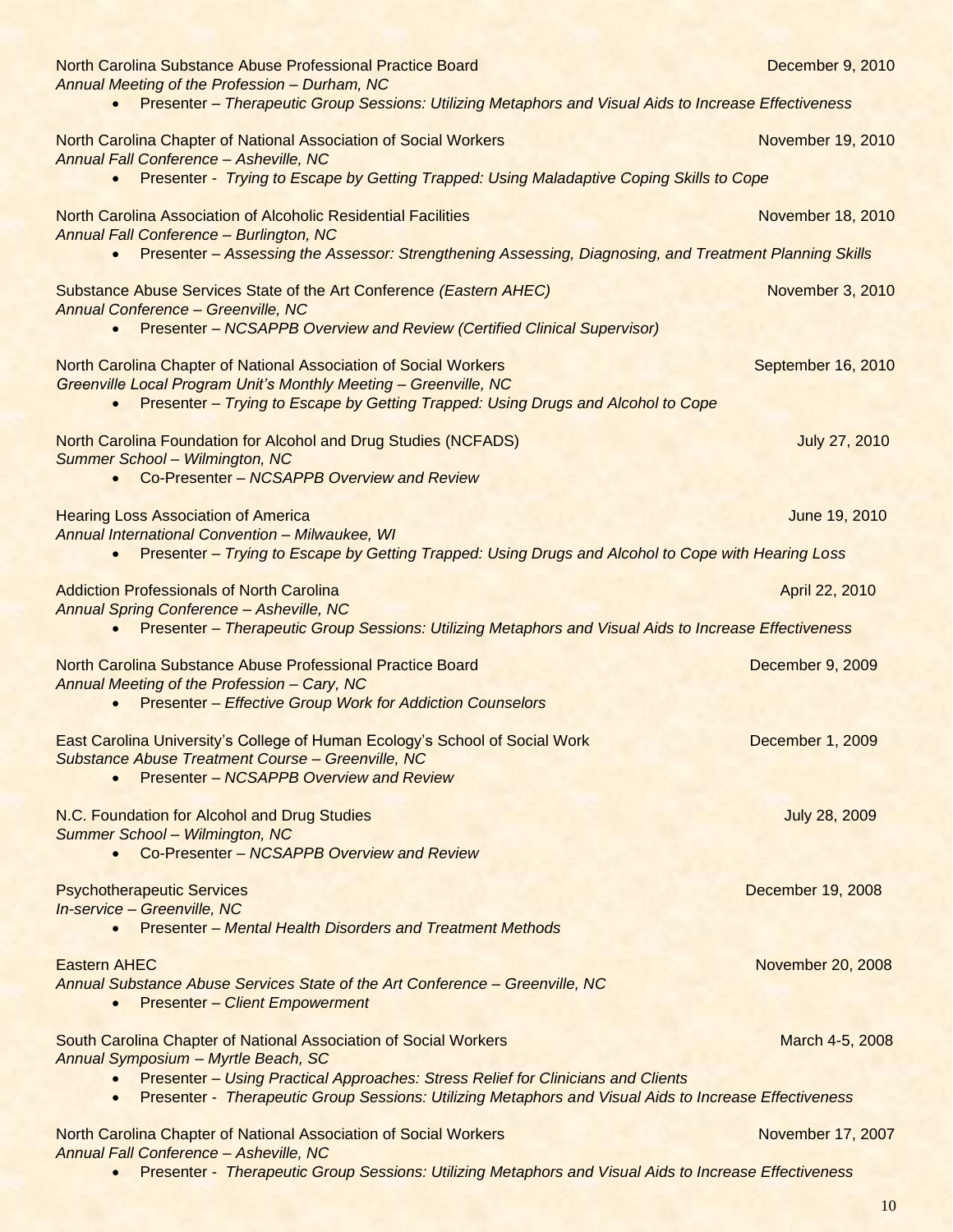| Personalized Therapy, Inc.'s<br>Employee Training (Required Evidenced-Based Training) - Greenville, NC<br><b>Presenter - Mental Health Disorders and Treatment Methods</b>                                                                   | November 13, 2007        |
|----------------------------------------------------------------------------------------------------------------------------------------------------------------------------------------------------------------------------------------------|--------------------------|
| <b>Martin County Community Action, Inc. Head Start Program</b><br>Cluster "A" Skills Development Extravaganza (Eastern AHEC)<br><b>Presenter - Avoiding Stress &amp; Burnout</b>                                                             | October 29, 2007         |
| Personalized Therapy, Inc.'s<br>Employee Training (Required Evidenced-Based Training) - Greenville, NC<br><b>Presenter - Mental Heath Disorders and Treatment Methods</b>                                                                    | September 26-27, 2007    |
| <b>Eastern AHEC</b>                                                                                                                                                                                                                          | April 24, 2007           |
| Annual Eastern Region Adult Services Best Practice Conference - Greenville, NC<br>Presenter - Putting the Pieces Together: Understanding & Working with Deaf and Hard of Hearing Clients                                                     |                          |
| East Carolina University's College of Human Ecology's School of Social Work<br>Fall Semester Groups Course - Greenville, NC<br>Presenter - Substance Abuse Treatment: Utilizing Therapeutic Metaphors and Visual Aids                        | October 2, 2006          |
|                                                                                                                                                                                                                                              |                          |
| <b>Hearing Loss Association of America</b><br>(formally known as Self Help for Hard of Hearing of Hearing People)<br>Annual International Convention - Orlando, FL.                                                                          | <b>July 1, 2006</b>      |
| Presenter - Communication Barriers and Chemical Dependency: Replacing Negative Coping Skills with<br><b>Positive Coping Skills</b>                                                                                                           |                          |
| North Carolina Chapter of National Association of Social Workers<br><b>Annual Clinical Institute - Wilmington, NC</b>                                                                                                                        | June 5, 2006             |
| Presenter - Therapeutic Group Sessions: Utilizing Metaphors and Visual Aids to Increase Effectiveness                                                                                                                                        |                          |
| North Carolina Chapter of National Association of Social Worker<br>Greenville Local Program Unit's Monthly Meeting - Greenville, NC<br>Co-Presenter - Social Workers and Family Therapists: Helping Families and Building Better Communities | April 20, 2006           |
| <b>Together</b>                                                                                                                                                                                                                              |                          |
| Walter B. Jones - Alcohol and Drug Abuse Treatment Center<br><b>Monthly New Employee Orientation - Greenville, NC</b><br><b>Presenter - Cultural Competencies</b>                                                                            | December 6, 2005         |
| <b>Hearing Loss Association</b>                                                                                                                                                                                                              | June 30, 2005            |
| (formally known as Self Help for Hard of Hearing of Hearing People)<br>Annual International Convention - Washington, D.C.                                                                                                                    |                          |
| Presenter - Communication Barriers and Chemical Dependency: Replacing Negative Coping Skills with<br>$\bullet$<br><b>Positive Coping Skills</b>                                                                                              |                          |
| Walter B. Jones - Alcohol and Drug Abuse Treatment Center<br><b>Monthly New Employee Orientation - Greenville, NC</b><br><b>Presenter - Cultural Competencies</b><br>$\bullet$                                                               | June 7, 2005             |
| Walter B. Jones - Alcohol and Drug Abuse Treatment Center<br><b>Monthly New Employee Orientation - Greenville, NC</b><br><b>Presenter - Cultural Competencies</b><br>$\bullet$                                                               | May 3, 2005              |
| Walter B. Jones - Alcohol and Drug Abuse Treatment Center<br><b>Monthly New Employee Orientation - Greenville, NC</b><br><b>Presenter - Cultural Competencies</b><br>$\bullet$                                                               | March 8, 2005            |
| Northeastern Chapter of Marriage and Family Therapy<br><b>Local Meeting - Greenville, NC</b>                                                                                                                                                 | <b>February 11, 2005</b> |
| Presenter - Deaf Substance Abusers: Understanding Deaf Culture in order to Provide Effective Treatment                                                                                                                                       |                          |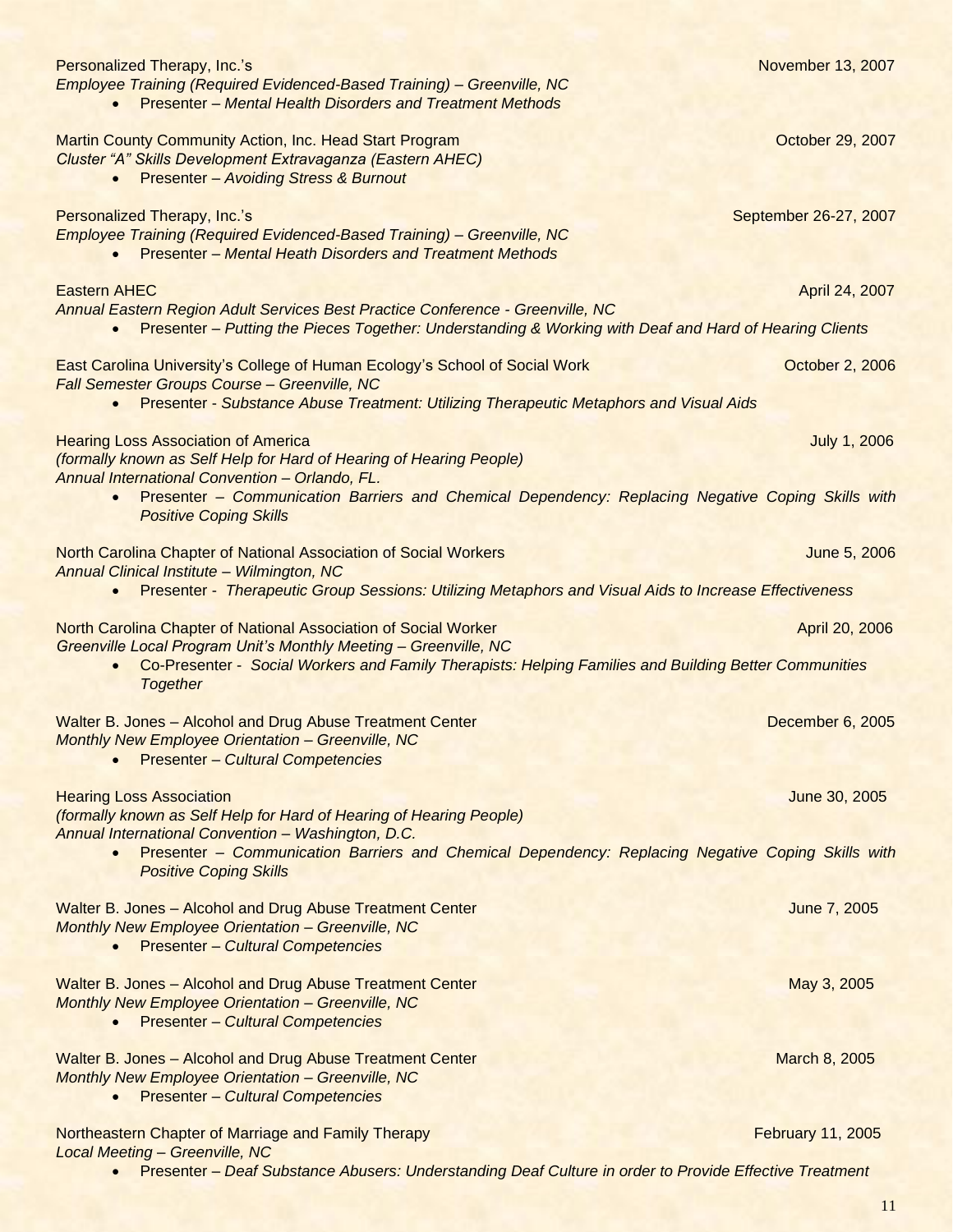| North Carolina Chapter of National Association of Social Worker's Local Program Unit<br><b>Monthly Meeting - Greenville, NC</b><br>Presenter - Treatment issues in special populations                                                                                                     | <b>February 10, 2005</b> |
|--------------------------------------------------------------------------------------------------------------------------------------------------------------------------------------------------------------------------------------------------------------------------------------------|--------------------------|
| Walter B. Jones - Alcohol and Drug Abuse Treatment Center<br><b>Monthly New Employee Orientation - Greenville, NC</b><br><b>Presenter - Cultural Competencies</b>                                                                                                                          | <b>January 4, 2005</b>   |
| North Carolina Chapter of National Association of Social Workers<br>Annual Fall Conference - Asheville, NC<br>Presenter - Deaf Substance Abusers: Understanding Deaf Culture to Provide Effective Treatment<br>$\bullet$                                                                   | November 20, 2004        |
|                                                                                                                                                                                                                                                                                            |                          |
| Eastern North Carolina School for the Deaf<br>Fall 2004 Occupational Study Courses - Wilson, NC<br>Presenter - Self-Awareness: Understanding You and Developing Positive Coping Skills.                                                                                                    | November 9, 2004         |
| North Carolina Chapter of National Association of Social Worker<br><b>Greenville Local Program Unit's Monthly Meeting - Greenville, NC</b><br>Presenter - Providing Services to Deaf and Hard of Hearing Individuals<br>$\bullet$                                                          | April 15, 2004           |
| Walter B. Jones - Alcohol and Drug Abuse Treatment Center<br>Quarterly Professional Staffing - Greenville, NC<br><b>Presenter - Providing Services to Deaf and Hard of Hearing Individuals</b>                                                                                             | April 14, 2004           |
| North Carolina Regional Interagency Team (RIT)<br><b>Bi-Monthly Meeting - Wilson, NC</b><br>Presenter - Walter B. Jones - Alcohol and Drug Treatment Center's Deaf and Hard of Hearing Services<br>$\bullet$                                                                               | March 30, 2004           |
| Association for the Advancement of Educational Research (AAER)<br><b>Annual Meeting - Ponte Vedra, FL</b><br>Co-Presenter - Teacher Attitudes Toward Working Conditions in Rural Counties<br>$\bullet$<br>Co-Presenter - Benefits to Service- Learning: The Journey Continues<br>$\bullet$ | December 2-6, 2003       |
| Northampton Institute of Leadership Development<br><b>Monthly Meeting - Jackson, NC</b><br>Co-Presenter - Teacher Attitudes Toward Working Conditions in Northampton County                                                                                                                | <b>August 8, 2003</b>    |
| Association for the Advancement of Educational Research (AAER)<br>Annual Meeting - Ponte Vedra, FL<br>Co-Presenter - Bringing the Classroom to The Community: Students Voice the Passion and Inspiration of<br>Service-Learning                                                            | December 3-7, 2002       |
| <b>Professional Outreach:</b>                                                                                                                                                                                                                                                              |                          |
| <b>East Carolina University</b><br>School of Social Work Alumni and Friends - Greenville, NC<br>NASW-NC Member and ECU School of Social Work Alumna<br>$\bullet$                                                                                                                           | October 26, 2018         |
| <b>PORT Health</b><br><b>APNC Regional Training - Winterville, NC</b><br><b>Member At Large of APNC</b>                                                                                                                                                                                    | November 7, 2017         |
| <b>College of Human Ecology School of Social Work</b><br><b>Bachelor of Social Work Association Meeting - Greenville, NC</b><br><b>President of NASW-NC</b>                                                                                                                                | March 2, 2014            |
| <b>College of Human Ecology School of Social Work</b><br>Orientation - Greenville, NC<br>Secretary - NASW-NC                                                                                                                                                                               | <b>January 11, 2008</b>  |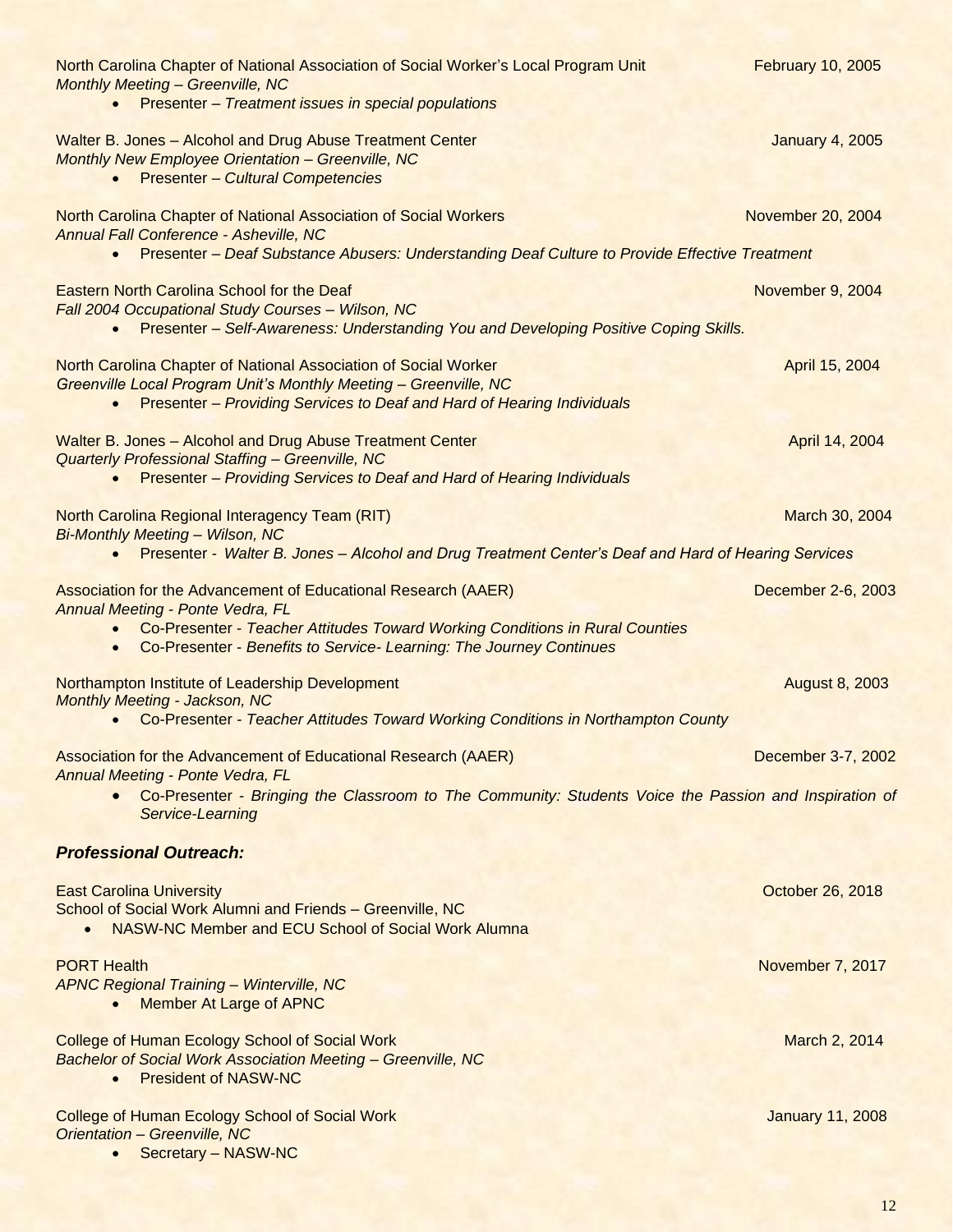| <b>College of Human Ecology School of Social Work</b><br><b>Orientation - Greenville, NC</b><br>Secretary - NASW-NC<br>$\bullet$                                                                                  | August 22, 2007        |
|-------------------------------------------------------------------------------------------------------------------------------------------------------------------------------------------------------------------|------------------------|
| <b>College of Human Ecology School of Social Work</b><br>Orientation - Greenville, NC<br><b>Coastal District Representative - NASW-NC</b><br>$\bullet$                                                            | <b>August 22, 2006</b> |
| <b>College of Human Ecology School of Social Work</b><br><b>Orientation - Greenville, NC</b><br><b>Coastal District Representative - NASW-NC</b><br>$\bullet$                                                     | <b>August 23, 2005</b> |
| <b>Deaf-Blind Month Activity</b><br>Deaf-Blind Public Awareness Day - Goldsboro, NC<br>Representative - WBJ - ADATC Deaf and Hard of Hearing Services<br>$\bullet$                                                | June 21, 2005          |
| <b>Eastern North Carolina School for the Deaf</b><br>Summer Institute Agency Day - "Poison Peanut Butter" Team-building activity<br>Facilitator - WBJ - ADATC Deaf and Hard of Hearing Services<br>$\bullet$      | June 17, 2005          |
| Eastern North Carolina School for the Deaf<br>Substance Abuse Prevention Outreach - "Anger, Assertiveness, Stressors"<br><b>Instructor - WBJ - ADATC Deaf and Hard of Hearing Services</b><br>$\bullet$           | March 16, 2005         |
| <b>Eastern North Carolina School for the Deaf</b><br>Substance Abuse Prevention Outreach - "Self-esteem, Perceptions, Emotions"<br><b>Instructor - WBJ - ADATC Deaf and Hard of Hearing Services</b><br>$\bullet$ | March 2, 2005          |
| The 20 <sup>th</sup> Annual Substance Abuse Services State of the Art Conference<br><b>Annual Meeting - Greenville, NC</b><br>Representative - WBJ - ADATC Deaf and Hard of Hearing Services<br>$\bullet$         | November 17-18, 2004   |
| <b>Eastern North Carolina School for the Deaf</b><br>Parent's Day - Wilson, NC<br>Representative - WBJ - ADATC Deaf and Hard of Hearing Services<br>$\bullet$                                                     | September 30, 2004     |
| <b>Deaf Awareness Week's Activity</b><br>Deaf Heritage Day - Greenville, NC<br>Representative - WBJ - ADATC Deaf and Hard of Hearing Services                                                                     | September 19, 2004     |
| <b>Attended Conference(s) &amp; Training(s):</b>                                                                                                                                                                  |                        |
| 34th Annual Substance Abuse Services State of the Art Conference                                                                                                                                                  | November 1-2, 2018     |
| <b>Reconnect for Resilience</b>                                                                                                                                                                                   | October 24-25, 2018    |
| <b>Addiction Professionals of North Carolina Fall Conference</b>                                                                                                                                                  | October 17-19, 2018    |
| <b>LAMP Neurobiology of Trauma - Train the Trainer</b>                                                                                                                                                            | September 13-14, 2018  |
| Center for Deployment Psychology (Eight-hour Self-Study)<br>Module 1: Self-Assessment and Intro to Military Ethos<br>Module 2: Military Organization and Roles<br><b>Module 3: Stressors and Resources</b>        | August 2018            |

• Module 4: Treatment Resources and Tools

29th Annual International Trauma Conference: Psychological Trauma: May 31 – June 2, 2018 Neuroscience, Identity and the Transformation of the Self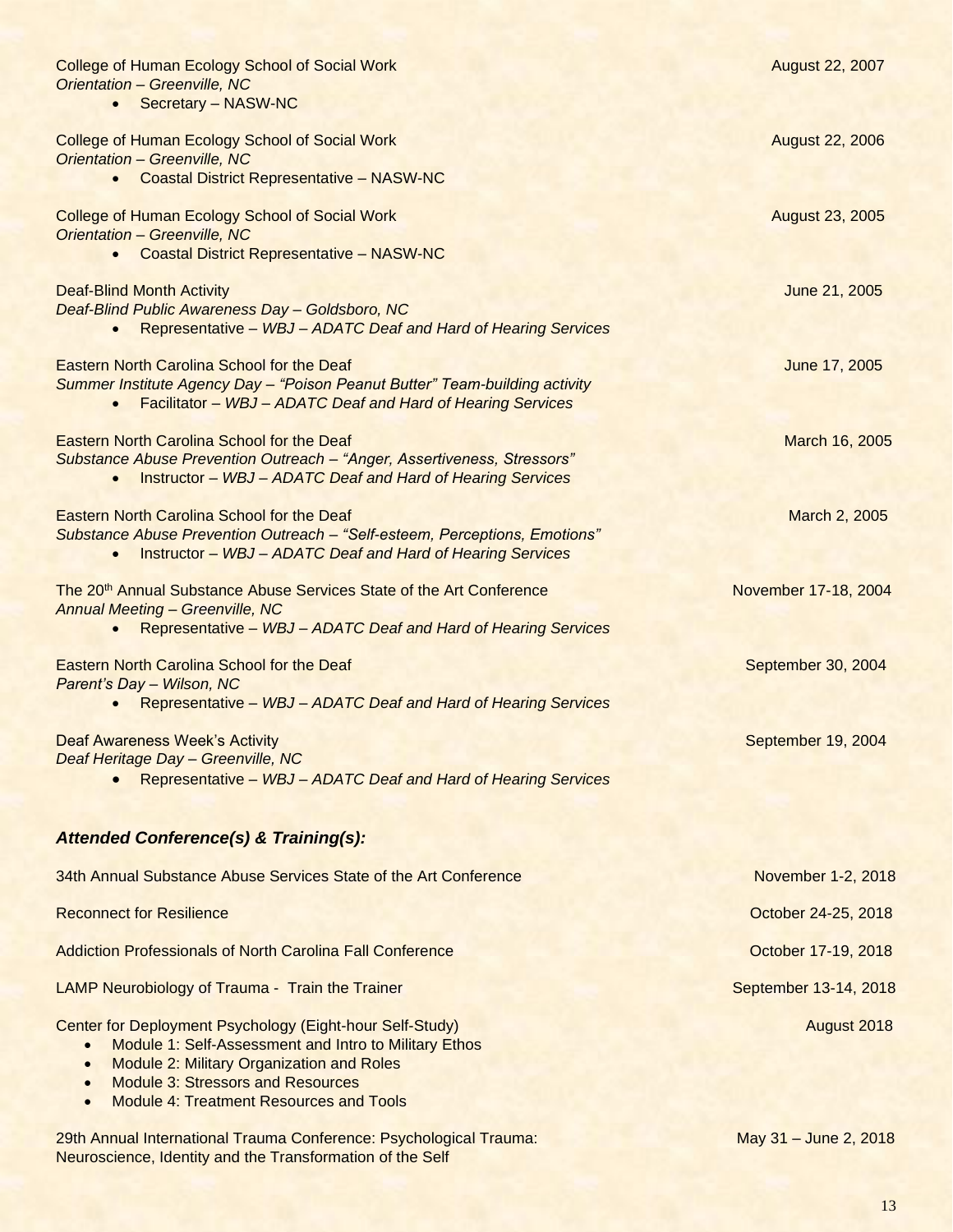Addiction Professionals of North Carolina Spring Conference **April 18 - 20, 2018** April 18 - 20, 2018 North Carolina Chapter of NASW Social Work Ethics Conference March 2017 March 24, 2017 North Carolina Foundation for Alcohol and Drug Studies (NCFADS) – Winter School February 18-21, 2018 DMI Family Assistance Specialist Training **Contract Contract Contract Contract Contract Contract Contract Contract Contract Contract Contract Contract Contract Contract Contract Contract Contract Contract Contract Contract** 33<sup>rd</sup> Annual Substance Abuse Services State of the Art Conference November 1-2, 2017 DMV Substance Abuse Evaluator Course October 31, 2017 Addiction Professionals of North Carolina Fall Conference **Carolina Fall Conference Conference Conference Conference Conference Conference Conference Conference Conference Conference Conference Confer ECCISMA Disaster Responder Support May 5, 2017** May 5, 2017 ECCISMA Emergency Responder Stress Peer Support Training May 3-4, 2017 Addiction Professionals of North Carolina Spring Conference April 19-21, 2017 North Carolina Chapter of NASW Social Work Ethics Conference March 2017 March 24, 2017 North Carolina Foundation for Alcohol and Drug Studies (NCFADS) – Winter School February 20-22, 2017 32<sup>nd</sup> Annual Substance Abuse Services State of the Art Conference November 2-3, 2016 North Carolina Chapter of NASW Social Work Ethics Conference March 29, 2016 North Carolina Chapter of NASW Annual Fall Conference November 19-21, 2015 31st Annual Substance Abuse Services State of the Art Conference November 4-5, 2015 **DMV Substance Abuse Evaluator Course November 3, 2015** November 3, 2015 Dementia: Behavioral Health Assessment and Interventions for Practitioners **Demention** Cotober 5, 2015 North Carolina Chapter of NASW Clinical Institute May 4-6, 2015 North Carolina Chapter of NASW Social Work Ethics Conference March 6, 2015 30<sup>th</sup> Annual Substance Abuse Services State of the Art Conference November 5-6, 2014 North Carolina Chapter of NASW Annual Fall Conference November 21-23, 2013 29th Annual Substance Abuse Services State of the Art Conference November 6-7, 2013 **DMV Substance Abuse Evaluator Course November 5, 2013** November 5, 2013 North Carolina Chapter of NASW & NC State Partnering to Help People Through Animal Loss Cortober 12, 2013 National Association of Social Workers' Annual Leadership Meeting **April 10-13, 2013** April 10-13, 2013 North Carolina Chapter of NASW Social Work Lobby Day March 20, 2013 North Carolina Chapter of NASW Social Work Ethics Conference March 1, 2013 American's Psychiatric Association's DSM-5 Trials in Routine Clinical Practice Settings January 14, 2013 North Carolina Chapter of NASW Annual Fall Conference November 15-17, 2012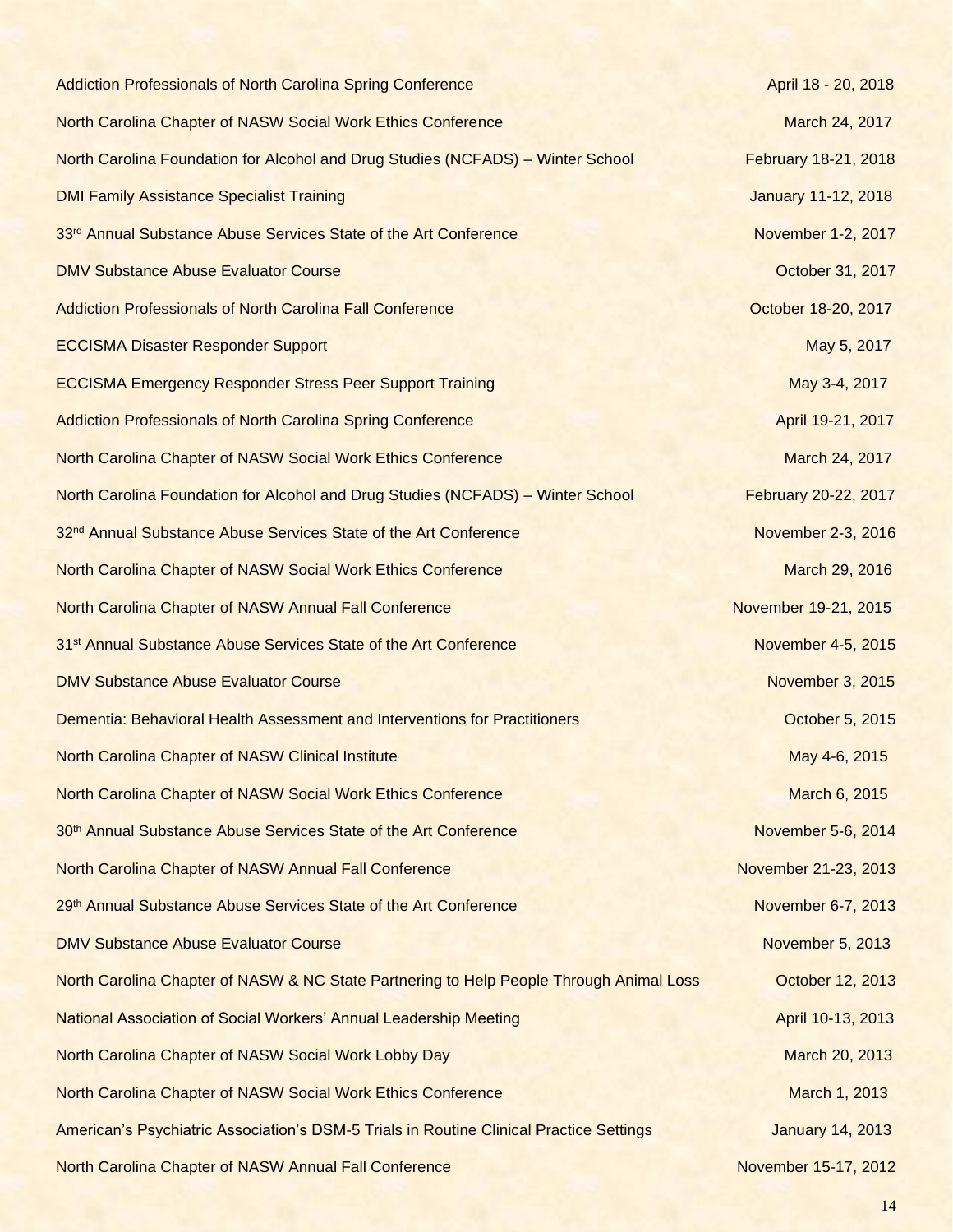| <b>Emergency Responder Stress Support: Advanced Training</b>                                                                                              | November 8-9, 2012      |
|-----------------------------------------------------------------------------------------------------------------------------------------------------------|-------------------------|
| 28th Annual Substance Abuse Services State of the Art Conference                                                                                          | November 7, 2012        |
| <b>Addiction Professionals of North Carolina Fall Conference</b>                                                                                          | October 17-18, 2012     |
| <b>North Carolina Chapter of NASW Clinical Institute</b>                                                                                                  | July 17-19, 2012        |
| <b>National Association of Social Workers' Annual Leadership Meeting</b>                                                                                  | April 11-14, 2012       |
| North Carolina Chapter of NASW Social Work Ethics Conference                                                                                              | March 1, 2012           |
| 27th Annual Substance Abuse Services State of the Art Conference                                                                                          | November 1-2, 2011      |
| North Carolina Chapter of NASW Clinical Supervision Certificate Training                                                                                  | May 16-18, 2011         |
| <b>North Carolina Chapter of NASW Social Work Ethics Conference</b>                                                                                       | March 4, 2011           |
| North Carolina Chapter of NASW Annual Fall Conference                                                                                                     | November 18 - 20, 2010  |
| 26th Annual Substance Abuse Services State of the Art Conference                                                                                          | November 2-3, 2010      |
| 25th Annual Substance Abuse Services State of the Art Conference                                                                                          | November 3-4, 2009      |
| North Carolina Chapter of NASW Social Work Ethics Conference                                                                                              | March 5, 2009           |
| 24th Annual Substance Abuse Services State of the Art Conference                                                                                          | November 20-21, 2008    |
| <b>Basic Critical Incident Stress Management / Debriefing Refresher Course</b>                                                                            | October 24, 2008        |
| North Carolina Chapter of NASW Annual Fall Conference                                                                                                     | November 15 - 17, 2007  |
| Advanced Training Institute for Mental Health Professionals (Session Four)<br>Evidence-Based Mental Health Training of Traumatized Children and Families  | October 10, 2007        |
| Advanced Training Institute for Mental Health Professionals (Session Three)<br>Evidence-Based Mental Health Training of Traumatized Children and Families | May 21 - 22, 2007       |
| Advanced Training Institute for Mental Health Professionals (Session Two)<br>Evidence-Based Mental Health Training of Traumatized Children and Families   | March 6 - 7, 2007       |
| <b>Trauma Focused Cognitive Behavioral Therapy Web Course (10 CEUs)</b>                                                                                   | <b>January 18, 2007</b> |
| Advanced Training Institute for Mental Health Professionals (Session One)<br>Evidence-Based Mental Health Training of Traumatized Children and Families   | December 6 - 7, 2006    |
| North Carolina Chapter of NASW Annual Fall Conference                                                                                                     | November 16 - 18, 2006  |
| 22 <sup>nd</sup> Annual Substance Abuse Services State of the Art Conference                                                                              | November 14 - 15, 2006  |
| <b>Intensive In-Home Services</b>                                                                                                                         | August 10 - 11, 2006    |
| North Carolina Chapter of NASW Clinical Institute                                                                                                         | June 5-9, 2006          |
| North Carolina Substance Abuse Professional Practice CPM Training                                                                                         | January 27 - 29, 2006   |
| North Carolina Chapter of NASW Annual Fall Conference                                                                                                     | November 17 - 19, 2005  |
| The 21 <sup>st</sup> Annual Substance Abuse Services State of the Art Conference                                                                          | November 15 - 16, 2005  |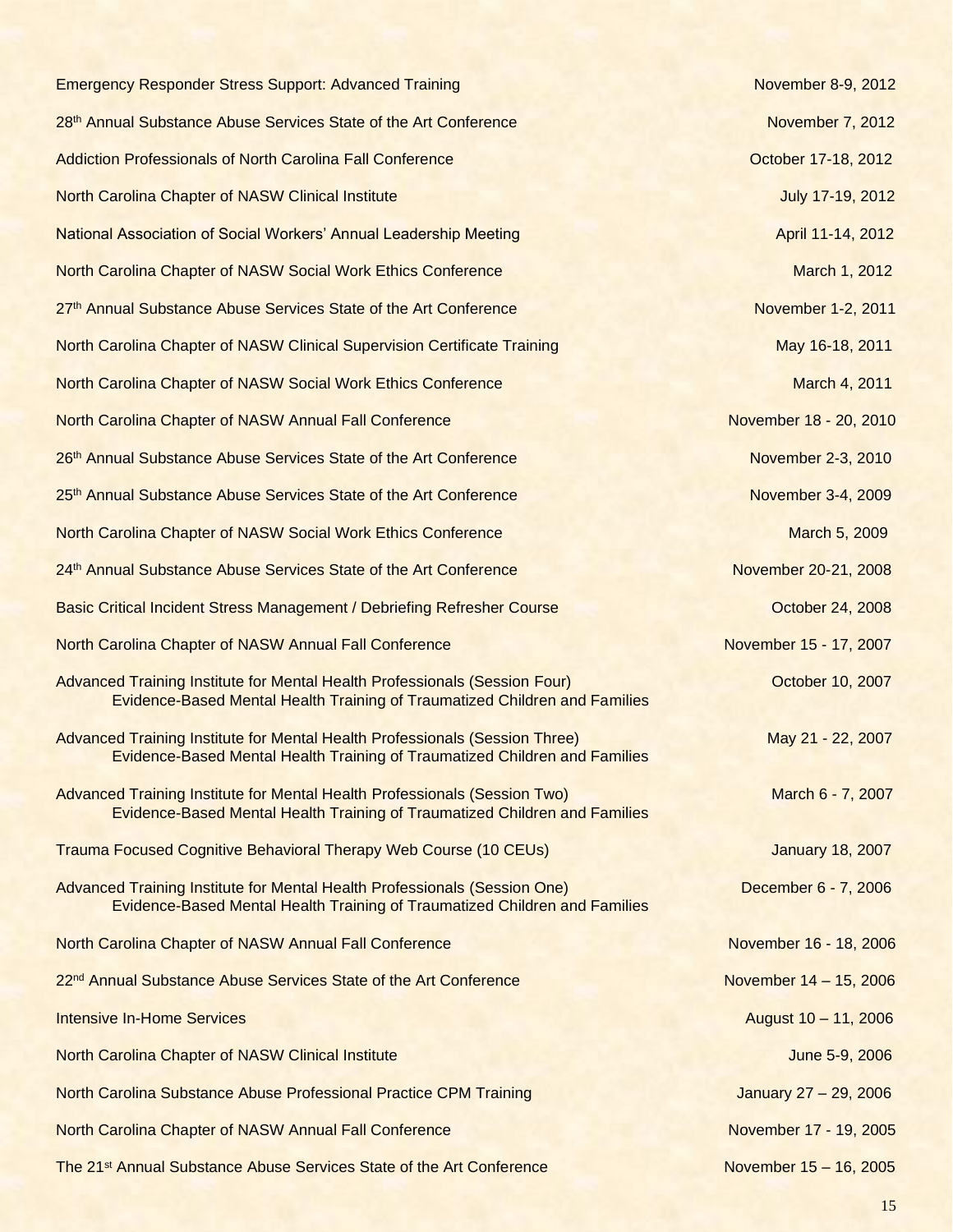| <b>Behavioral Health Response to Disaster Training</b>                                        | May 25 - 26, 2005        |
|-----------------------------------------------------------------------------------------------|--------------------------|
| Basic Critical Incident Stress Management / Debriefing Course                                 | February 10 - 11, 2005   |
| North Carolina Chapter of NASW Annual Fall Conference                                         | November 18 - 20, 2004   |
| The 20 <sup>th</sup> Annual Substance Abuse Services State of the Art Conference              | November 17 - 18, 2004   |
| <b>Association for the Advancement of Educational Research (AAER)</b>                         | December 2 - 6, 2003     |
| <b>Substance Abuse Prevention Coalition</b>                                                   | September 13, 2003       |
| <b>Criminal Profiling as a Career</b>                                                         | <b>January 18, 2003</b>  |
| Association for the Advancement of Educational Research (AAER)                                | December 3 - 7, 2002     |
| North Carolina Deaf Blind Associates 18th Conference<br><b>Support Service Provider (SSP)</b> | June 27 - 30, 2002       |
| Break Out VII: National Conference on Psychosocial Rehabilitation and Deafness                | April 4 - 6, 2002        |
| <b>HIV/AIDS and the Deaf Community</b>                                                        | March 8, 2002            |
| 32 <sup>nd</sup> Annual Speech Language and Hearing Symposium                                 | <b>February 22, 2002</b> |

## *Service to the Profession:*

• Substance Abuse Evaluator

| <b>Addiction Professionals of North Carolina</b><br><b>President</b><br>$\bullet$                                                                                                                    | January 2020 - Present         |
|------------------------------------------------------------------------------------------------------------------------------------------------------------------------------------------------------|--------------------------------|
| <b>Executive Committee Member</b><br>$\bullet$<br><b>Personnel Committee Member</b><br>$\bullet$                                                                                                     |                                |
| <b>National Association of Social Workers</b><br>National Committee on Nominations & Leadership Identification (NCNLI) - Region V Representative<br>NCNLI Chair (July 2019 - June 2020)<br>$\bullet$ | July 2018 - June 2020          |
| <b>Addiction Professionals of North Carolina</b><br><b>Vice President</b><br>$\bullet$                                                                                                               | January 2018 - December 2019   |
| <b>Executive Committee Member</b><br>$\bullet$<br><b>Personnel Committee Member</b><br>$\bullet$                                                                                                     |                                |
| <b>National Association of Social Workers</b><br>National Committee on Nominations & Leadership Identification (NCNLI) Alternate - Region V<br>$\bullet$                                             | July 2017 - June 2018          |
| <b>Addiction Professionals of North Carolina</b><br>Appointed as Chair of Professional Standards and Best Practices Committee                                                                        | February 2017 - Present        |
| <b>Addiction Professionals of North Carolina</b><br><b>Member At Large</b><br>$\bullet$                                                                                                              | January 2017 - December 2017   |
| National Association of Social Workers - Specialty Practice Section Committee<br>Reappointed as Committee Member of the Alcohol, Tobacco and Other Drug (ATOD) Committee                             | September 2016 - June 30, 2018 |
| North Carolina Substance Abuse Professional Practice Board of Directors<br><b>Appointed to Ethics Committee</b>                                                                                      | December 2014 - June 2015      |
| <b>North Carolina Department of Motor Vehicles</b>                                                                                                                                                   | November 2013 - Present        |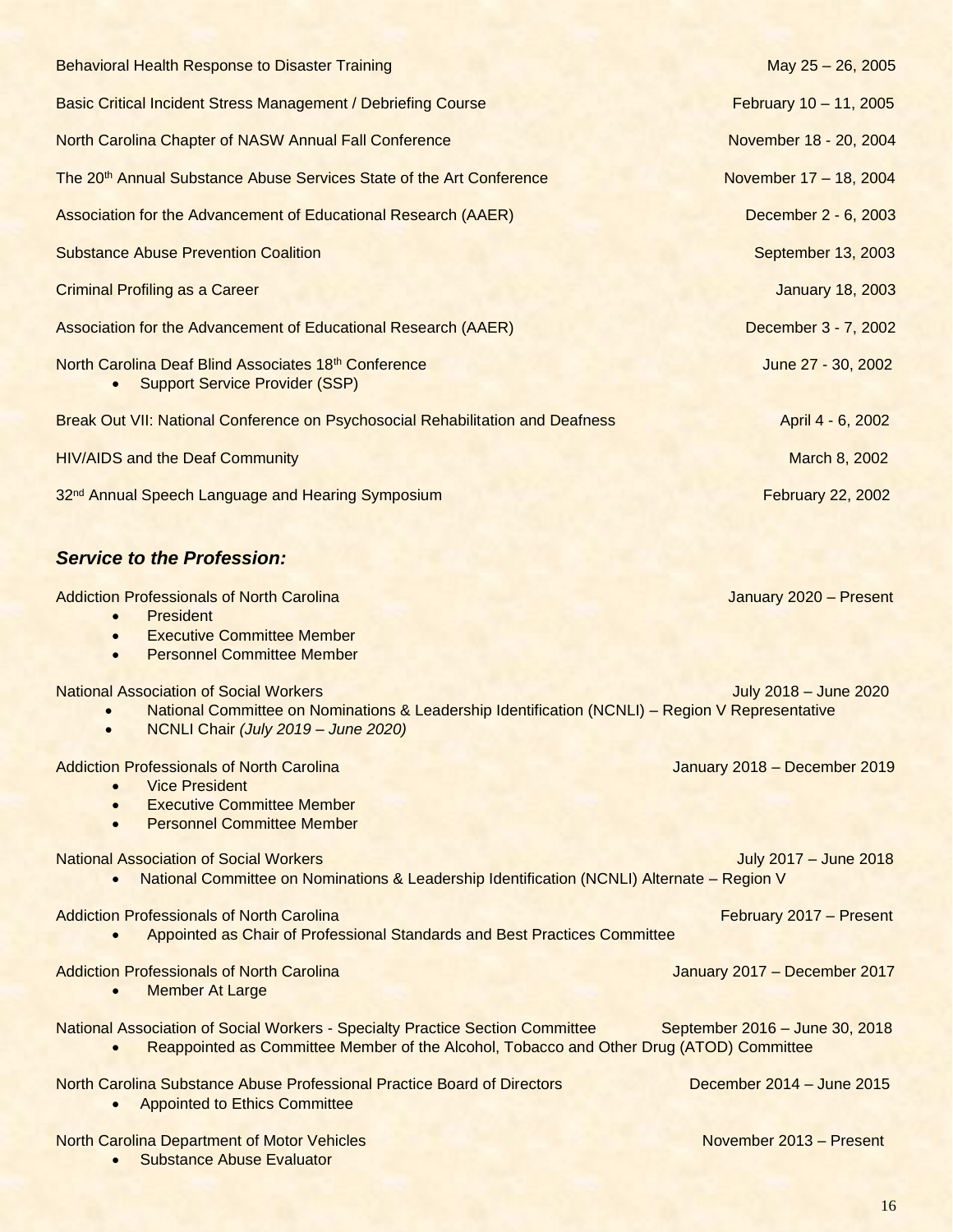| <b>National Association of Social Workers</b><br>Standards for Social Work Practice with Clients with Substance Use Disorders Work Group<br>$\bullet$                                                                                                                                                            | May 2012 - December 2012      |
|------------------------------------------------------------------------------------------------------------------------------------------------------------------------------------------------------------------------------------------------------------------------------------------------------------------|-------------------------------|
| North Carolina Substance Abuse Professional Practice Board of Directors<br>Appointed to Quality Assurance Committee<br>$\bullet$                                                                                                                                                                                 | August 2011 - December 2014   |
| North Carolina Chapter of NASW Board of Directors<br>President (July 1, 2012 - June 30, 2014)<br>$\bullet$<br>President Elect (July 1, 2011 - June 31, 2012)<br>$\bullet$<br>Executive Committee Member (July 1, 2011 - June 30, 2014)<br>$\bullet$<br>NASW Delegate (July 1, 2011 - June 30, 2018)<br>$\bullet$ | July 2011 - June 2018         |
| North Carolina Substance Abuse Professional Practice Board of Directors<br>Appointed as Secretary by NCSAPPB's President<br>$\bullet$                                                                                                                                                                            | July 2010 - July 2014         |
| National Association of Social Workers - Specialty Practice Section Committee<br>Appointed as Chair of the Alcohol, Tobacco and Other Drug (ATOD) Committee by NASW's President<br>$\bullet$                                                                                                                     | July 2010 - August 2016       |
| North Carolina Chapter of NASW Board of Directors<br><b>Coastal District Representative</b><br>$\bullet$                                                                                                                                                                                                         | July 2010 - June 2011         |
| <b>Eastern Carolina Critical Incident Stress Management Association</b><br>Appointed as Assistant Clinical Director<br>$\bullet$<br><b>Board of Directors Member</b><br>$\bullet$                                                                                                                                | January 2010 - Present        |
| <b>Addiction Professionals of North Carolina (APNC)</b><br><b>Impaired Professionals Assistance Committee (IMPAC)</b><br><b>Committee Member</b>                                                                                                                                                                 | December 2008 - December 2010 |
| National Association of Social Workers - Specialty Practice Section Committee<br>Appointed to the Alcohol, Tobacco and Other Drug (ATOD) Committee by NASW's President<br>$\bullet$                                                                                                                              | November 2008 - July 2016     |
| North Carolina Substance Abuse Professional Practice Board of Directors<br>Appointed to Business and Operation's Committee<br>$\bullet$<br><b>Committee Secretary</b>                                                                                                                                            | <b>July 2007 - March 2011</b> |
| North Carolina Substance Abuse Professional Practice Board of Directors<br>Appointed as NASW Deemed Status Board Member (2007 - 2011)<br>Re-appointed as NASW Deemed Status Board Member (2011 - 2015)                                                                                                           | July 2007 - June 2015         |
| North Carolina Chapter of NASW Board of Directors<br>Appointed as Secretary by NASW-NC President<br><b>NASW-NC Executive Board Member</b>                                                                                                                                                                        | November 2006 - June 2009     |
| East Carolina University College of Human Ecology School of Social Work<br><b>External Field Instructor / Supervisor</b>                                                                                                                                                                                         | August 2006 - Present         |
| North Carolina Substance Abuse Professional Practice Board<br><b>Case Presentation Method Evaluator</b>                                                                                                                                                                                                          | January 2006 - September 2008 |
| North Carolina Chapter of NASW Board's Continuing Education Committee<br>Chair                                                                                                                                                                                                                                   | January 2006 - June 2010      |
| North Carolina Chapter of NASW Board's Policy Committee<br><b>Committee Member</b><br>$\bullet$                                                                                                                                                                                                                  | January 2006 - June 2009      |
| <b>Walter B. Jones - ADATC Worksite Wellness Committee</b><br><b>Committee Member</b><br>$\bullet$                                                                                                                                                                                                               | November 2005 - June 2006     |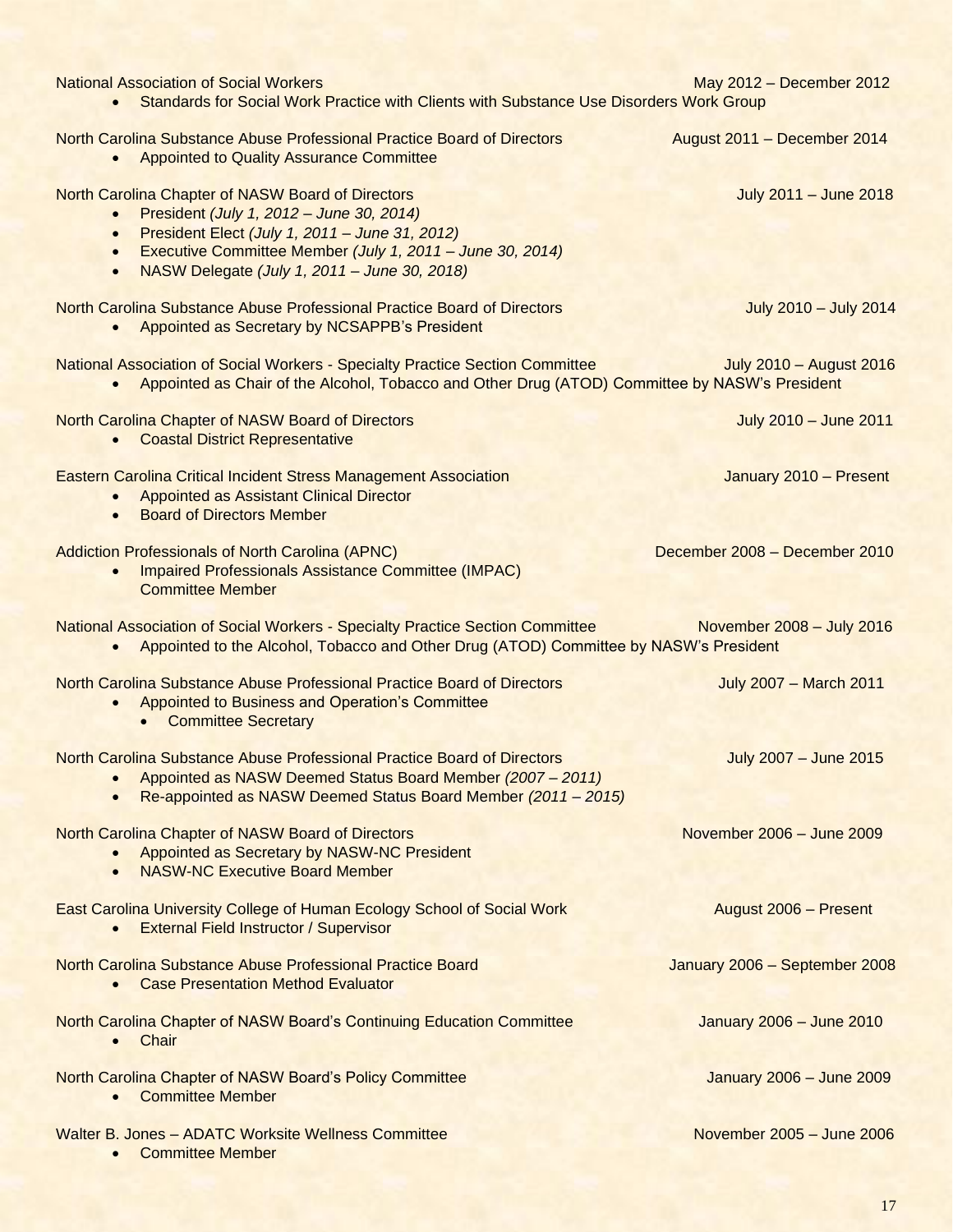| <b>Pitt Local Management Entity Human Rights Committee</b><br><b>Committee Member</b><br>$\bullet$                                                                                                               | October 2005 - June 2007         |
|------------------------------------------------------------------------------------------------------------------------------------------------------------------------------------------------------------------|----------------------------------|
| <b>North Carolina Department of Motor Vehicles</b><br><b>Substance Abuse Evaluator</b><br>$\bullet$                                                                                                              | September 2005 - October 2011    |
| Greenville Local Program Unit of North Carolina Chapter of NASW<br>Co-Chair<br>$\bullet$                                                                                                                         | July 2005 - June 2012            |
| North Carolina's Chapter of NASW Board of Directors<br><b>Coastal District Representative</b><br>$\bullet$                                                                                                       | <b>July 2005 - November 2006</b> |
| <b>Eastern Carolina Critical Incident Stress Management Association</b><br><b>Lead Debriefer</b><br>$\bullet$<br><b>Supporting Team Member</b><br>$\bullet$                                                      | February 2005 - Present          |
| Walter B. Jones - ADATC Pilot Assessment Evaluator<br>Implementation of various pilot assessment tools<br>$\bullet$<br>• Consultant regarding improvements                                                       | October 2004 - June 2006         |
| Walter B. Jones - ADATC New Employee Orientation Committee<br><b>Committee Member</b><br>$\bullet$<br><b>Lead Editor</b><br>$\bullet$<br>Presenter<br>$\bullet$                                                  | October 2004 - December 2005     |
| Walter B. Jones - ADATC Nursing Services Performance Improvement Team<br>(Ad Hoc) Committee<br><b>Committee Member</b><br>$\bullet$<br>2 <sup>nd</sup> Editor<br>$\bullet$                                       | May 2004 - June 2006             |
| North Carolina Department of Health and Human Service's Regional<br><b>Interagency Team (RIT) Committee</b><br>• Committee Member                                                                                | March 2004 - Present             |
| Association for the Advancement of Educational Research Board<br><b>Graduate Student Board Member</b><br>$\bullet$<br>6 <sup>th</sup> Annual Conference Volunteer<br>5 <sup>th</sup> Annual Conference Volunteer | December 2002 - December 2004    |
| <b>Service to the Community:</b>                                                                                                                                                                                 |                                  |
| <b>Tragedy Assistance Program for Survivors (TAPS)</b><br><b>Programs for Survivors Nation and Worldwide</b><br><b>Civilian Volunteer</b><br><b>White Shirt/Group Leader</b>                                     | July 2018 - Present              |
| <b>Pitt County AIDS Service Organization</b><br><b>Financial Donations &amp; Event Volunteer</b><br><b>Community Member</b>                                                                                      | October 2016 - Present           |
| <b>Team Rubicon</b><br><b>Disaster Relief - National &amp; International</b><br><b>Registered Civilian Volunteer</b>                                                                                             | October 2016 - Present           |
| Pet Loss & Grief Group<br><b>Support Group - Greenville, NC</b>                                                                                                                                                  | October 2016 - Present           |

• Co-Founder

• Monthly Group Facilitator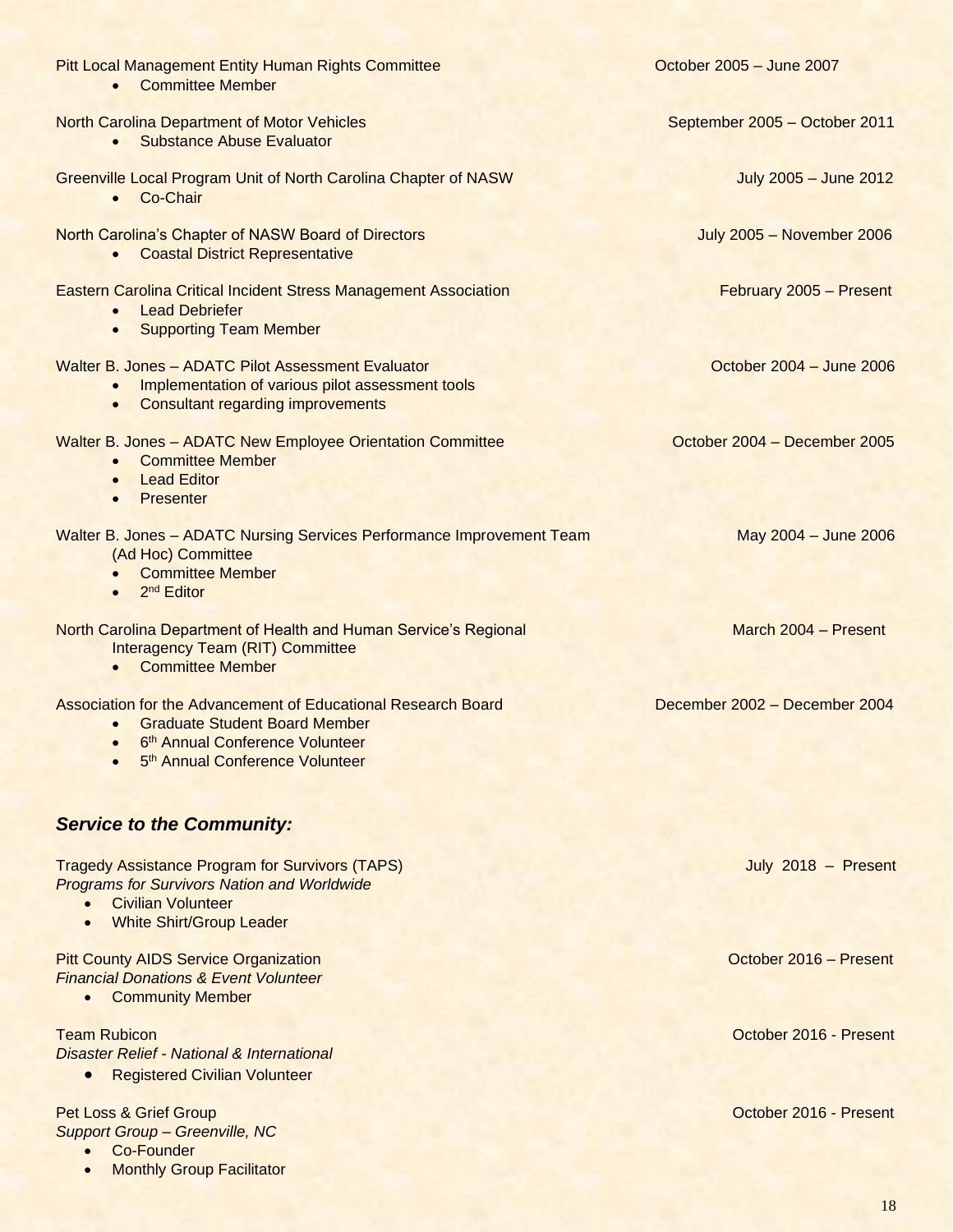| <b>Pitt County Animal Services Temporary Disaster Shelter</b><br><b>Offering Disaster Stress Management/Relief to Staff and Volunteers</b><br><b>Mental Health Provider</b>                | October 18 - 19, 2016                                      |
|--------------------------------------------------------------------------------------------------------------------------------------------------------------------------------------------|------------------------------------------------------------|
| <b>Courage Beyond through Centerstone</b><br>Give an Hour<br>Partnering with Wounded Warrior Project - Project Odyssey Retreats - Nationwide<br><b>Mental Health Provider</b><br>$\bullet$ | September 2014 - July 2018<br>August 2012 - September 2017 |
| Jessica Holton, PLLC - Provider<br>Offering Pro-bono psychotherapy services to uninsured and underinsured individuals<br><b>Clinical Social Worker</b>                                     | January 2008 - Present                                     |
| Jessica Holton, PLLC - Public Speaker<br>Public speaking at no cost to organizations with budget constraints<br><b>Clinical Social Worker</b><br>$\bullet$                                 | January 2005 - Present                                     |
| <b>Professional Affiliations:</b>                                                                                                                                                          |                                                            |
| <b>Addiction Professionals of North Carolina</b>                                                                                                                                           | 2014 - Present                                             |
| <b>Eastern Carolina Critical Incident Stress Management Association</b>                                                                                                                    | 2005 - Present                                             |
| <b>National Association of Social Workers</b>                                                                                                                                              | 2003 - Present                                             |
| <b>National Association of Social Workers North Carolina Chapter</b>                                                                                                                       | 2003 - Present                                             |

Graduate Association of Social Workers 2001 - 2003

Phi Alpha National Social Work Honor Society: Chi Zeta Chapter 2002 - 2003

## *Awards, Recognitions & Notables:*

*East Carolina University's College of Health and Human Performance's Outstanding Alumni Award 2019, Awarded April* 2019

*2019 NASW-NC Social Worker of the Year,* Awarded March 2019

*WNCT 9 on your Side and Southern Bank's Southern Star Recipient,* June 26, 2018

• <https://www.wnct.com/southern-stars/jessica-holton-of-greenville-is-a-southern-star/1318397384>

*Greenville Human Relations Council Organizational Award Nominee,* February 24, 2018

*Recognition of 2018 East Carolina University 40 Under 40 Leadership Award Recipient, Vice President of APNC, and 10 year anniversary in private practice* - Daily Reflector Workweek, January 8, 2018.

*2018 East Carolina University 40 Under 40 Leadership Award Recipient,* Announced December 2017, Awarded on March 24, 2018

*Featured as the New Critical Incident Stress Coordinator –* Disaster Management International's Family Assistance Specialist – Our Link, Fall 2017 Issue

*2018 East Carolina University 40 Under 40 Leadership Award Nominee,* October 2017

*Founding Member of PTSD Clinicians Exchange,* June 2017

*National Association of Social Worker's Board of Directors - NCNLI Nominee, January 2017*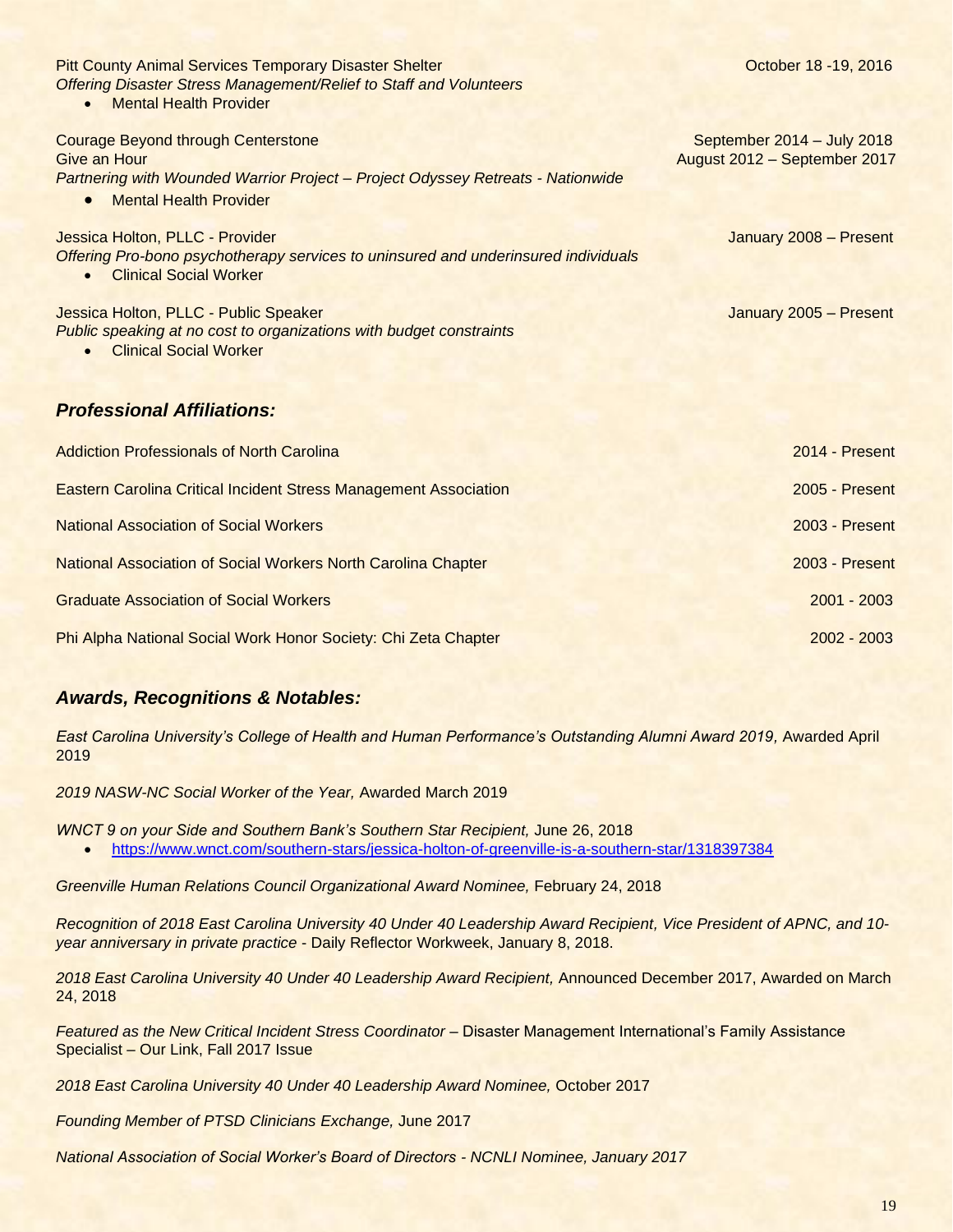*2017 East Carolina University 40 Under 40 Leadership Award Nominee, October 2016*

*Addictions Professionals of North Carolina Member-at-Large Nominee, August 2016*

*The Shocking Truth behind Porn Addiction in the East –* WNCT News Station, Aired on May 11, 2016

• <http://wnct.com/2016/05/11/the-shocking-truth-behind-porn-addiction-in-the-east/>

*National Association of Social Worker's Board of Directors - Region V Nominee, January 2016*

*In Dependence Panel Expert –* WNCT News Station, Aired on May 26, 27, 28, & 31, 2014

- <http://www.wnct.com/story/25506763/monday-at-6-in-dependence-a-roundtable-on-addiction>
- [http://www.naswnc.org/news/173950/Jessica-Holton-NASW-NC-President-on-In-Dependence-a- WNCT-](http://www.naswnc.org/news/173950/Jessica-Holton-NASW-NC-President-on-In-Dependence-a-%20%20%20WNCT-Roundtable-on-Addiction.htm)[Roundtable-on-Addiction.htm](http://www.naswnc.org/news/173950/Jessica-Holton-NASW-NC-President-on-In-Dependence-a-%20%20%20WNCT-Roundtable-on-Addiction.htm)
- [http://www.socialworkersspeak.org/media/news-items-may-23-2014.html](http://www.wnct.com/story/25506763/monday-at-6-in-dependence-a-roundtable-on-addiction)

*Quoted in "Shouting Won't Help: Why I--and 50 Million Other Americans--Can't Hear You" By Katherine Bouton, Published in 2013*

*Accepted as a DSM-5 Field Trials Collaborating Investigator* – American Psychiatric Association, December 8, 2011.

*Featured in Women in Profile –* Pitt County Women's Journal, Volume 3, Issue 10, April / March 2009.

*Recognition of Appointment to serve as a member of the Alcohol, Tobacco and Other Drug (ATOD) Specialty Practice Section Committee of the National Association of Social Workers (NASW).*- The North Carolina Social Worker Newsletter, XXXIII No. 1, February/March 2009.

*Recognition of Appointment to serve as a member of the Alcohol, Tobacco and Other Drug (ATOD) Specialty Practice Section Committee of the National Association of Social Workers (NASW).* - Daily Reflector Workweek, January 12, 2009.

*Selected as 2007 Mixer's 30 Under 30 (Thirty of Pitt County's professionals under the age of 30) –* Daily Reflector's Mixer Magazine, November 2007 Issue.

*Recognition of Wilson Regional Resource Center for the Deaf and Hard of Hearing 2005 Community Service Award and becoming a Licensed Clinical Social Worker* - Daily Reflector Workweek January 9, 2006

*Heroes in the Fight 2005 Healthcare Professional Nominee –* Coalition for Persons Disabled by Mental Illness Banquet, December 19, 2005

*2005 Community Service Award -* Wilson Regional Resource Center for the Deaf and Hard of Hearing's 13th Annual Community Awards Banquet, December 9, 2005.

*Recognition of election to NC-NASW Board as Coastal Representative and earning Certified Clinical Addiction Specialist (CCAS*) *-* Daily Reflector Workweek July 25, 2005

Award for Service to the Profession 2002 Outstanding Researcher – 5<sup>th</sup> Annual National Association for the Advancement of Educational Research Conference, Ponte Vedra, FL, December 5, 2002.

Licensed Clinical Social Worker January 2006

## *Current Licensures: Obtained:*

Licensed Clinical Addiction Specialist (LCAS) *– \*Certification became Licensure* September 2005

Provisional (Associate) Licensed Clinical Social Worker June 2003 – December 2005